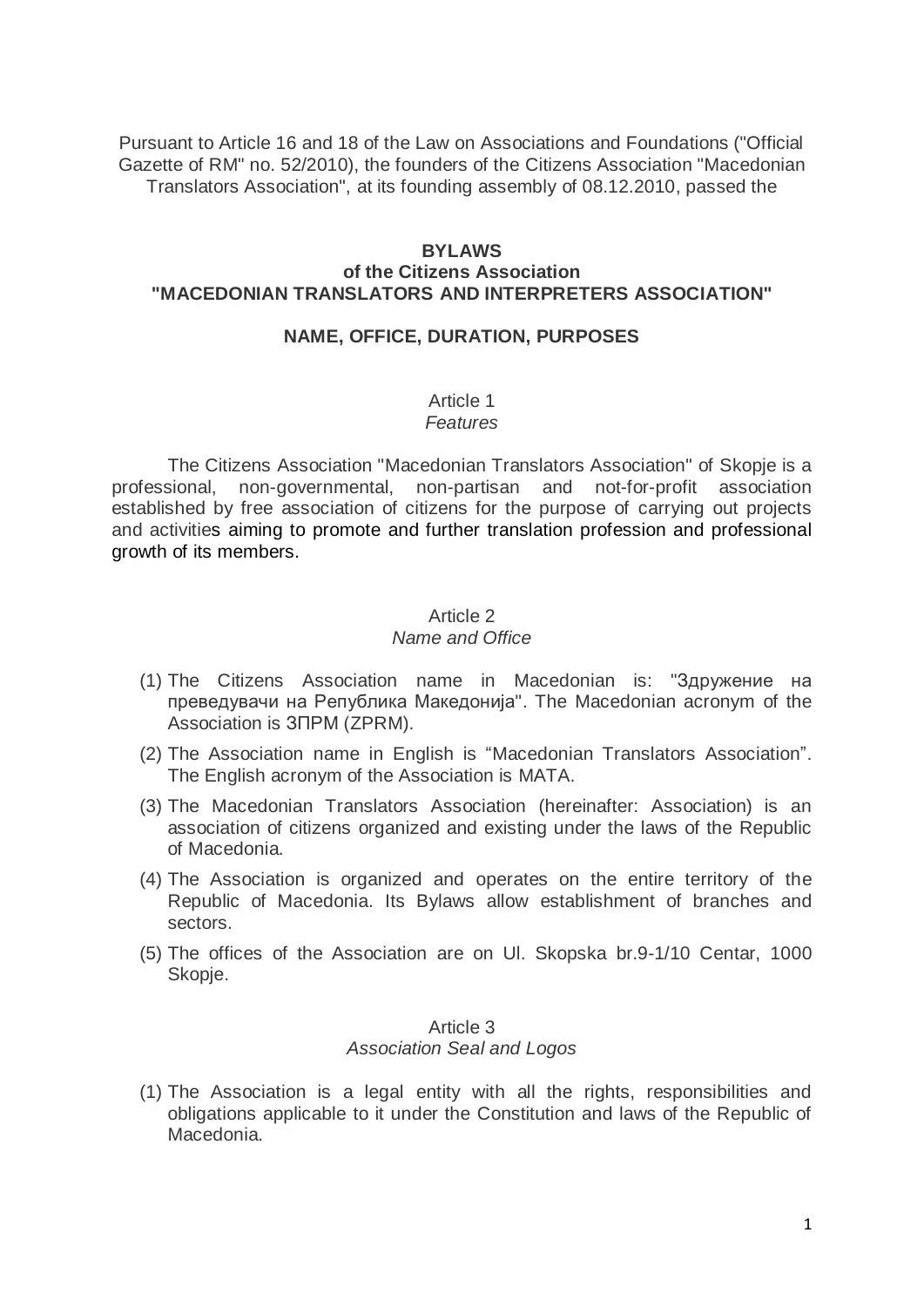- (2) The Association has its logo. The logo is reserved for the use and benefit of the active members of the Association.
- (3) The Association shall adopt а special rule-book on the design and use of the Association logo.
- (4) The Association has its own seal and stamp.
- (5) The Association seal is round and contains the name of the Association and its logo.
- (6) The seal of the Association is rectangular and reads as follows:

**Citizens Association "Macedonian Translators Association" Number ------------- -------/------- year Skopje**

#### Article 4 *Legality (Legal Grounds)*

- (1) As an association of citizens, the "Macedonian Translators Association" accomplishes its goals, activities and actions in keeping with the Constitution, the laws regulating this area and this Bylaws.
- (2) Political and religious organization within the framework of the Association is prohibited.

#### Article 5 *Transparency of operation*

- (1) The work of the Association shall be transparent.
- (2) To ensure transparency of operation, the members of the Association shall receive regular information on all the forms of Association activities including the status of its program activities implementation, as well as reports on the work and financial performance of the bodies of the Association, and other information. The media (newspapers, radio, television, social networks and other means of communications) shall also be used to provide information for Association members and the general public.
- (3) For the purposes of dissemination of information to members and the general public, the Association may publish magazines and other printed material, organize press conferences and issue press releases.

#### Article 6 *Goals and Objectives*

- (1) The Citizens Association "Macedonian Translators Association " is a not-forprofit association established for the purpose of achieving the following objectives:
- promote the translator's profession;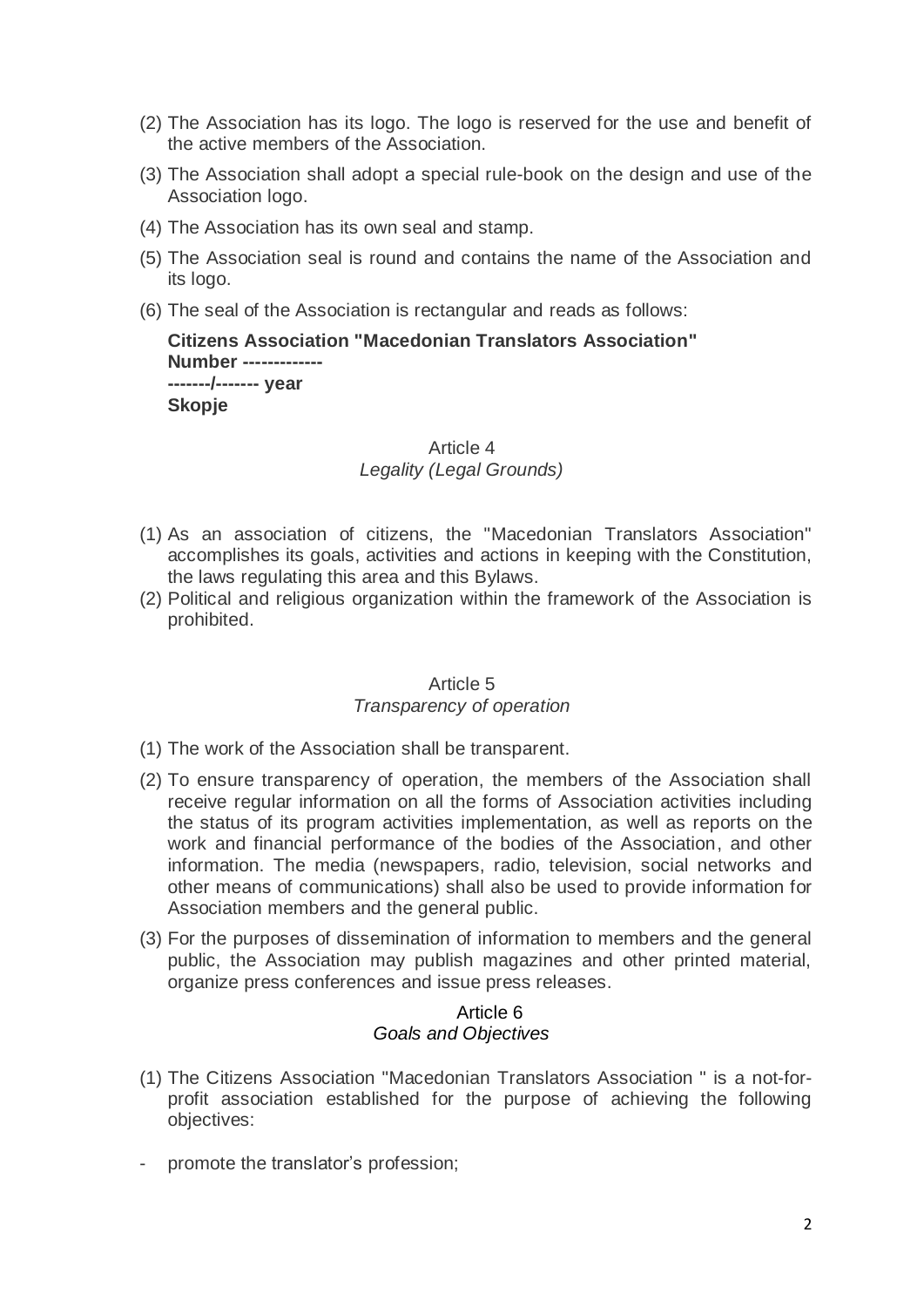- promote communication and dissemination of knowledge on the benefits from translators work;
- formulate and maintain standards of professional practice, ethics, and competence;
- stimulate and support translators ongoing education;
- be the medium for cooperation with experts in similar and related professions; and
- encourage professional and social relations among its members.
- These objectives shall be met through the following activities:
- publication of periodicals, newsletters, reports, glossaries, dictionaries, reports, studies and other publications which can help accomplish the objectives of the Association;
- development of analyzes, studies and projects conducive to improving translators' performance and status;
- organization of periodic meetings;
- support to accreditation and certification programs for translators who meet certain standards of competence;
- organization of trainings for Association members and wider public, as well as seminars, conferences and workshops on topics related to the profession and the professional development needs of its members; participation in conferences, seminars, and other events organized by similar associations in the country and abroad;
- establishment and maintenance of cooperation with professional organizations in related fields;
- active cooperation with universities, foundations, government agencies and other organizations on issues related to education and continued education of translators;
- other activities aimed at meeting the objectives of the Association and promoting the prosperity of the Association and its members.

#### **MEMBERSHIP**

*Article 7*

- (1) Any member of the translating profession who meets the membership requirements and assents to the Association's Bylaws, Program, Code of Professional and Ethical Conduct, Translation Standards, the Association's Recommendations regarding fees and all other rules and regulations of the Association, and wishes to join the Association of his/her free will, may become member of the Association.
- (2) Each applicant fills out a form membership application to be submitted to the Association.
- (3) The Association is composed of the following categories of members: active, associate, institutions, companies, life and honorary members.
- (4) All members of the Association shall respect and abide by the Bylaws, Program, Code of Professional and Ethical Conduct, Translation Standards, Association's recommendations regarding fees and all other rules and regulations of the Association adopted at the founding meeting or at any other Association meeting, as well as by the good practices and usances of the translators' profession.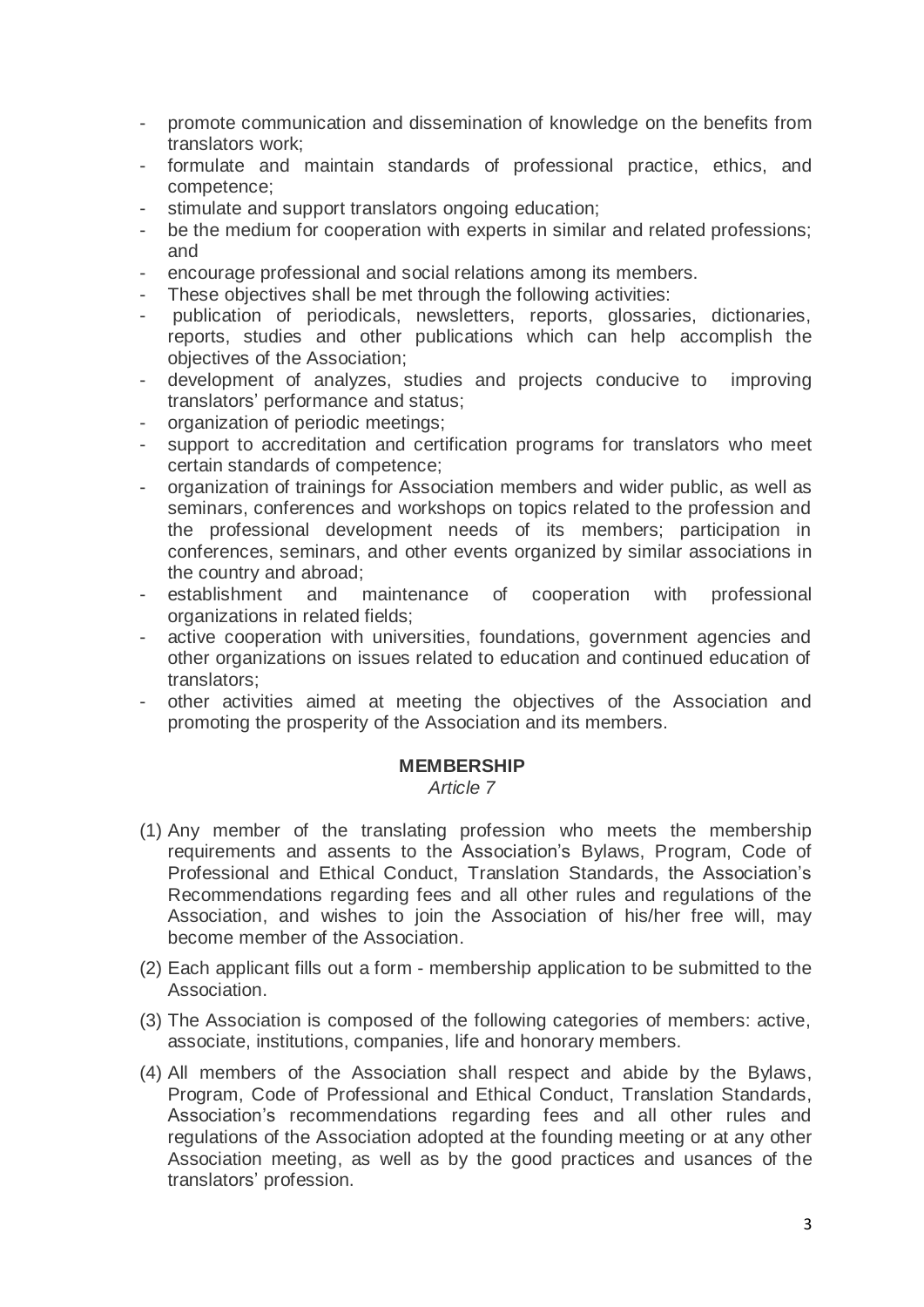(5) The association shall maintain a register of members which shall be updated with each change in the membership and shall be published on the Association website, as well as in other appropriate forms.

#### **MEMBERSHIP REQUIREMENTS**

### *Article 8 Active Members*

- (1) Any person who:
	- a. is professionally engaged in translation or in a closely related activity and
	- b. has achieved professional status as confirmed by peer evaluation, or whose membership application is supported by at least three active members, is eligible for active membership.
	- (1) Active membership is in the name of the individual only and confers no corporate or institutional membership on the individual's company, institution, or employer.
	- (2) Interpreters accredited by the European institutions or a reputable professional association of another country may submit active membership applications to the Association and do not need to meet requirement 1 (b).
	- (3) Individuals meeting all qualifications for active membership, who are not citizens of the Republic of Macedonia, are eligible for active membership if supported by at least three active members of the Association.
	- (4) If in the course of its work the Association introduces a translators' accreditation system as a membership condition, condition 1 (b) may be rephrased as "has successfully passed the accreditation test for at least one language pair"

### *Article 9*

### *Other Members*

(1) **Associate Members - Translation Agencies**: Legal entities providing translation services shall be eligible for associate membership. Such membership shall be in the name of the translation agency, not in the name of any individual. Individuals associated with the translation agency-member of the Association may qualify as members of other classes in their own right. Each translation agency-member shall designate in writing a person to act as its representative for all purposes of Association membership and shall submit notification on such designation to the Association. The translation agency – member of the Association may at any time replace the person designated with another person. For the purposes of Association membership, the actions of the representative designated by the translation agency- member shall be deemed to be actions of the translation agency- member.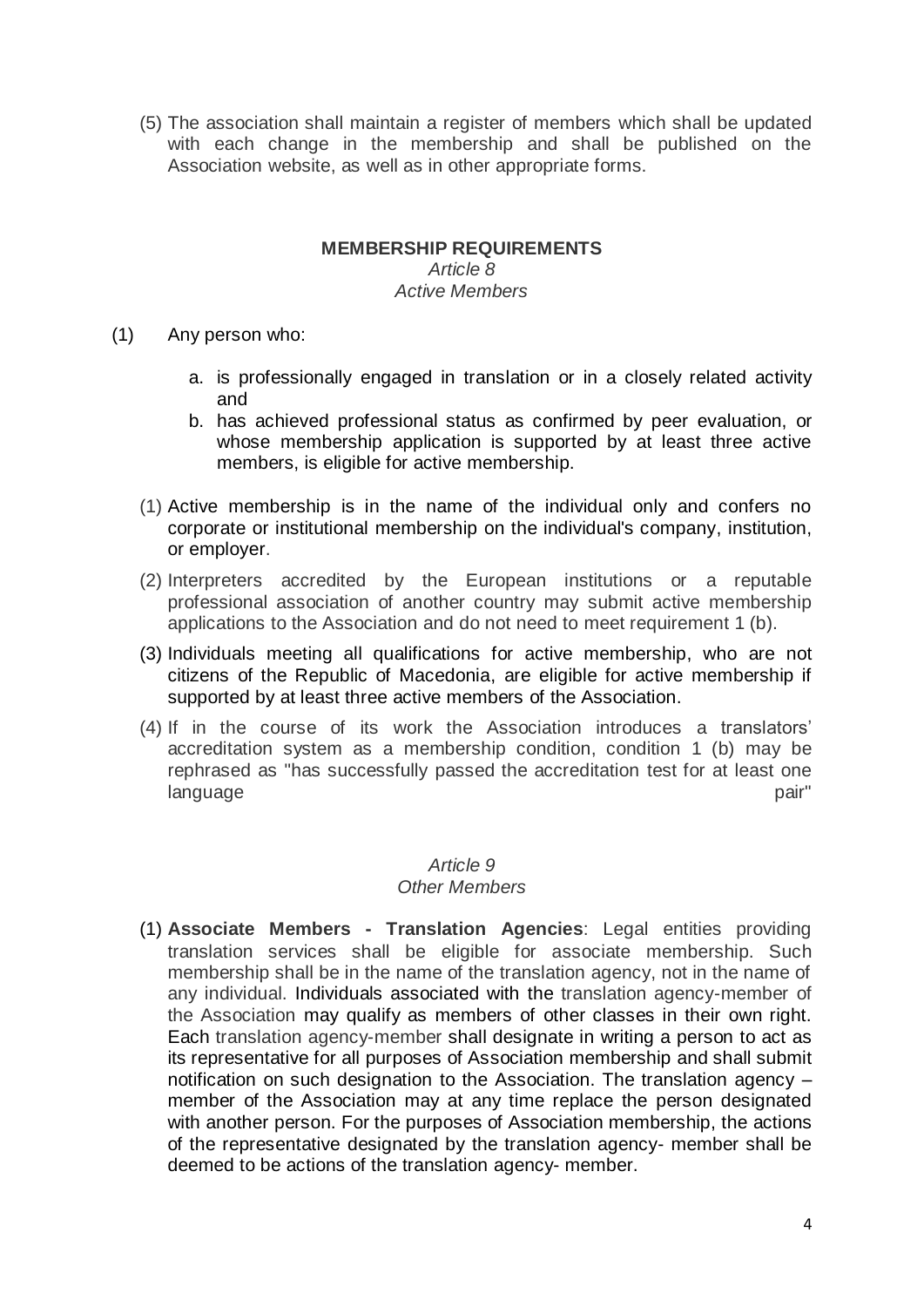- (2) **Associate Members - Individuals**: Associate membership is open to candidates for active membership, other members of the translating profession interested in this membership category, people working in related and associated professions and friends of the profession from other professions.
- (3) **Students**: Any person who is a full-time or part-time student of translation and interpreting, foreign language or related course of studies, undergraduate or postgraduate, may apply for student membership. Student membership period can not be longer than four years.
- (4) **Institutional:** Institutional membership is open to any non-profit institution with an interest in translation profession. Membership shall be in the name of the institution, not in the name of an individual. Individuals associated with an institutional member may qualify as members in the other categories in their own right. Each institutional member shall designate in writing delivered to the Association a person who shall act as its representative for all purposes of Association membership. The institutional member of the Association may at any time replace such designated person with another person. For the purposes of Association membership, the actions of such designated representative performed in the name of the institutional member shall be deemed to be actions of the institutional member.
- (5) **Corporate**: Corporate membership is open to any business firm with an interest in the translation profession. Membership shall be in the name of the firm, not in the name of an individual. Individuals associated with a Corporate member may qualify as members in other membership categories in their own right. Each Corporate member shall designate in writing delivered to the Association a person who shall act as its representative for all purposes of Association membership. The Corporate member may at any time replace such designated person with another person. For the purposes of Association membership the actions of such designated representative performed in the name of the Corporate member shall be deemed to be actions of the corporate member.
- (6) **Life:** Life membership is available to any person who has reached sixty years of age and has been a member of the Association for at least twenty consecutive years.
- (7) **Honorary**: Honorary membership may be conferred upon individuals who have distinguished themselves in the translation profession by a vote of twothirds of the Management Board. The total number of living honorary members shall not exceed fifteen at any one time, and not more than three may be elected in any one year. The Assembly may confer the title of "Honorary President" to every former president with special merits for the Association. Honorary presidents automatically become honorary members of the Association.
- (8) **Changes in status**. Any active member wishing to become an associate member shall address such request in writing to the Admittance and Linguistic Classification Committee. When an associate member meets the requirements for an active member and wants to change his/her status, such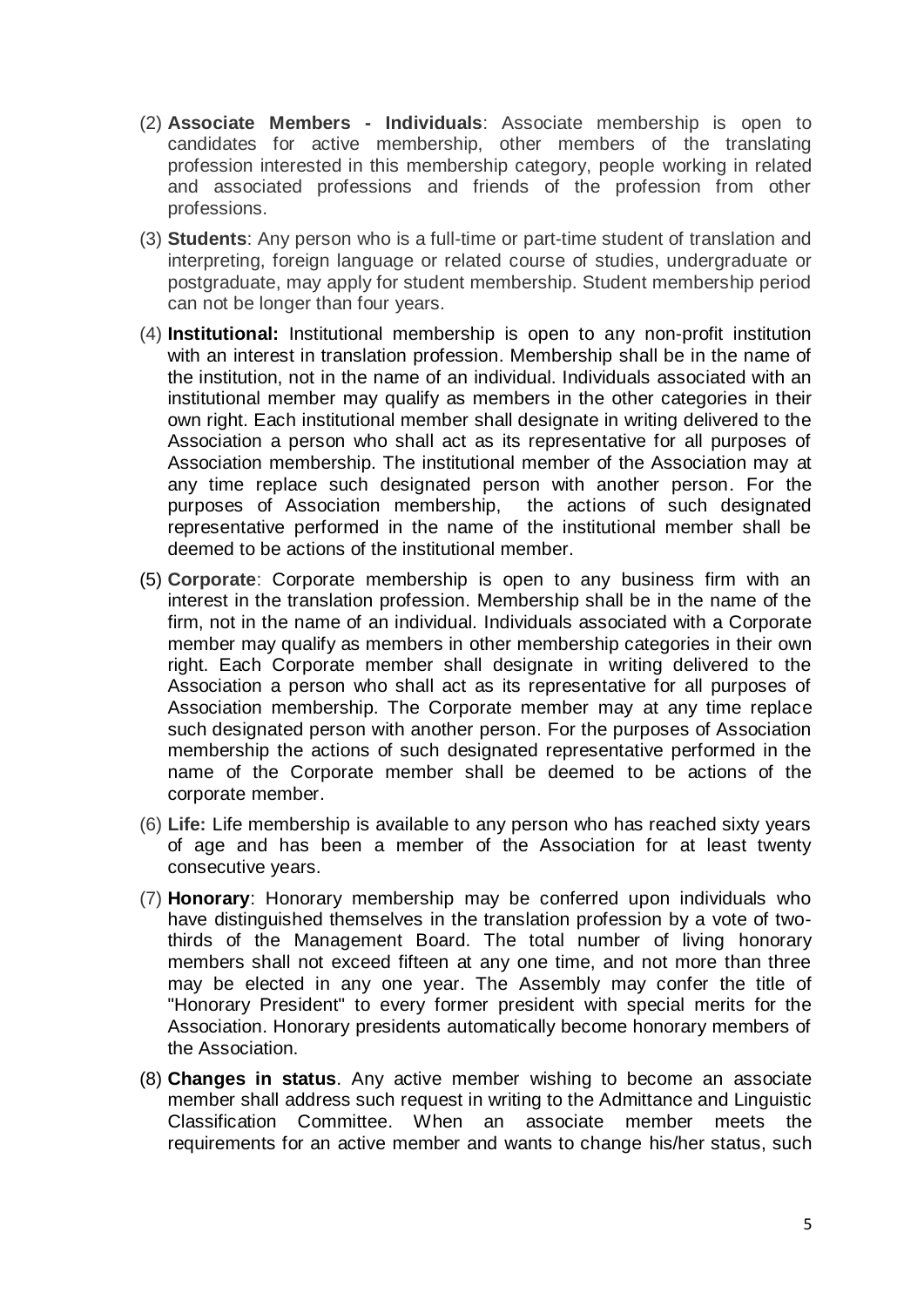member shall submit his/her request to the Admittance and Linguistic Classification Committee.

### *Article 10*

#### *Members Rights*

- (1) **Active members** have the right to attend any of the Assembly meetings of the members of the Association, use all of its membership facilities and receive all of its regular publications free or at special membership rates. They also have the right to vote, to hold Association office and to serve on the Association committees, and - once the Association introduces accreditation system - to take accreditation tests.
- (2) **Associate Members - Translation Agencies** have all the rights of active members except the right to hold Association office and to serve on Association committees. Associate Members-translation agencies have the right to use the logo of the Association only in the following form: "Associate member of [logo or acronym]."
- (3) **Associate members** individuals have all the rights of active members except the right to vote, to hold Association office, to serve on the Association Management Board and committees of the Association and to use the Association logo.
- (4) **Institutional and Corporate members** have all the rights of active members except the right to vote, to hold Association office, to serve on the Association committees, and to use the logo of the Association. Their rights shall be exercised through a person appointed by them to act as their representative for all purposes of Association membership. This appointment does not confer individual membership on the designated person
- (5) **Student members** pay reduced dues but enjoy all the rights associate members - individual association.
- (6) **Life members** pay reduced dues but enjoy all the rights of the membership category for which they are qualified.
- (7) **Honorary members** pay no dues, but enjoy all the rights of the membership category for which they are qualified.

# *Article 11*

#### *Annual dues*

- (1) The annual dues for all categories of membership shall be determined by the Management Board.
- (2) Dues shall be paid annually in advance by December 31 of the preceding year. Membership is considered lapsed when dues are two months in arrears. All rights and privileges are forfeited during the period of the lapse. Upon payment of the full annual dues, a lapsed membership shall be reinstated with all pertinent rights, except for the member's right to vote in the process of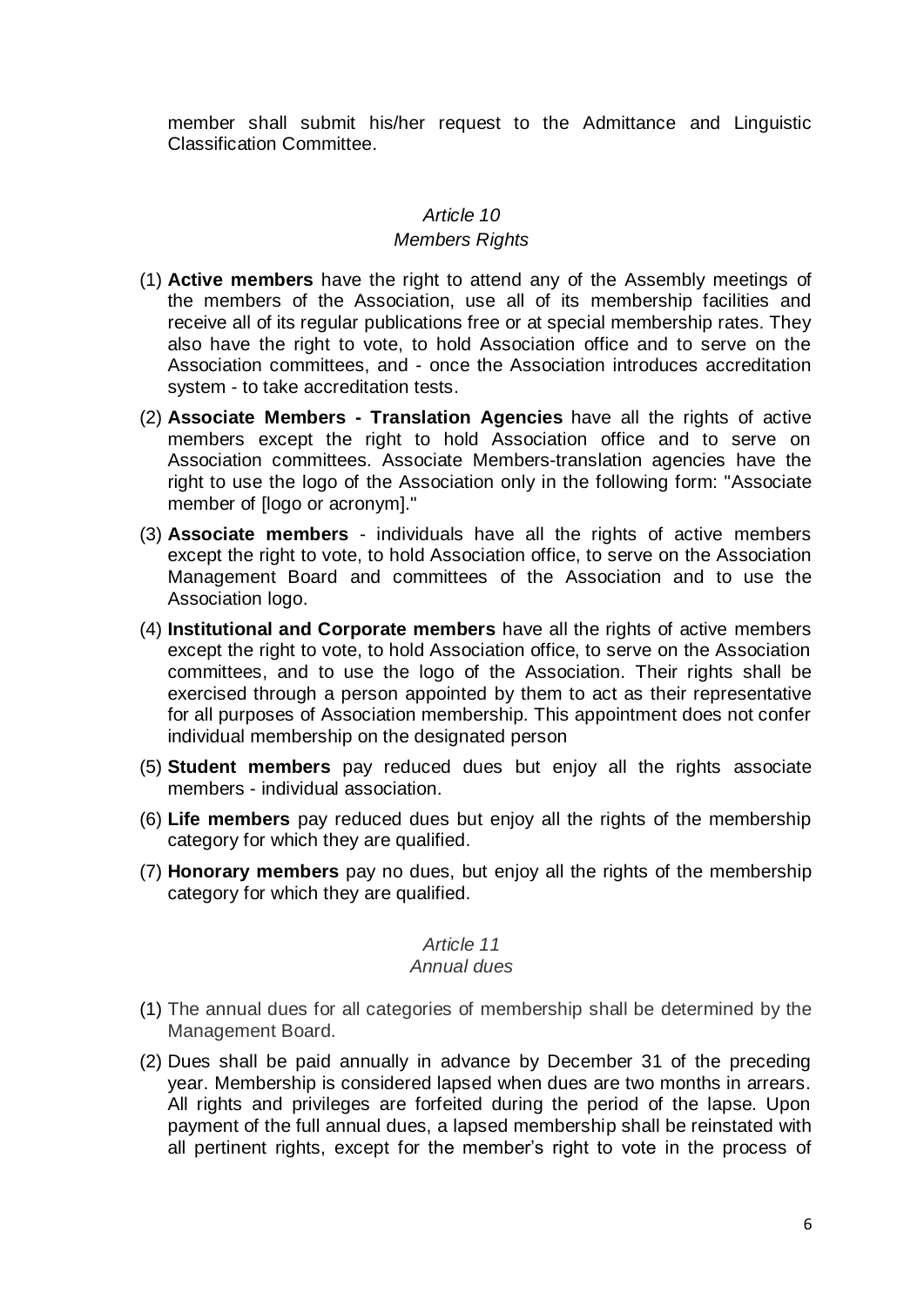election of Association representatives and members of the Management Board, if the reinstated member is one with a voting right.

(3) Membership shall be terminated when dues are more than twelve months in arrears. Individuals and organizations whose membership has been terminated because of nonpayment of dues must file new applications in order to restore their membership. When a period of three or more years has elapsed since the applicant was an Active member of the Association, the Association may require either support from three active members or passage of a (or another) accreditation test.

#### *Article 12*

### *Application for Membership*

- (1) To apply for membership, the candidate shall submit to the Association an application for membership, accompanied by the current year's annual dues, and a signed statement that he/she shall abide by this Bylaws, Programme, Professional and Ethical Code, Translation standards, Association's recommendations on fees, and all other rules and regulations as well as other rules of the profession.
- (2) The Admittance and Linguistic Classification Committee shall review the application and estimate whether the applicant meets the requirements for the requested category of membership in accordance with the policies and procedures set forth by the Management Board. The candidate shall receive written notification of approval or rejection of his/her application, or recommendation for the membership category for which the candidate qualifies.
- (3) An applicant who believes that membership in the category for which application was made was unjustly denied may appeal such decision in writing to the Management Board in accordance with procedures adopted by the Board for that purpose. The decision of the Board shall be final.

### *Disciplinary procedures*

### *Article 13*

- (1) Disciplinary actions, including censure, suspension, or expulsion from membership, may be taken in any of the following cases:
	- a. Conviction of a felony or other crime under the laws of the Republic of Macedonia in a matter related to the practice of, or qualifications for, professional activity;
	- b. Gross negligence or willful misconduct in the performance of professional services, or other unethical or unprofessional conduct based on demonstrable and serious violations of the MATA Code of Professional Conduct; or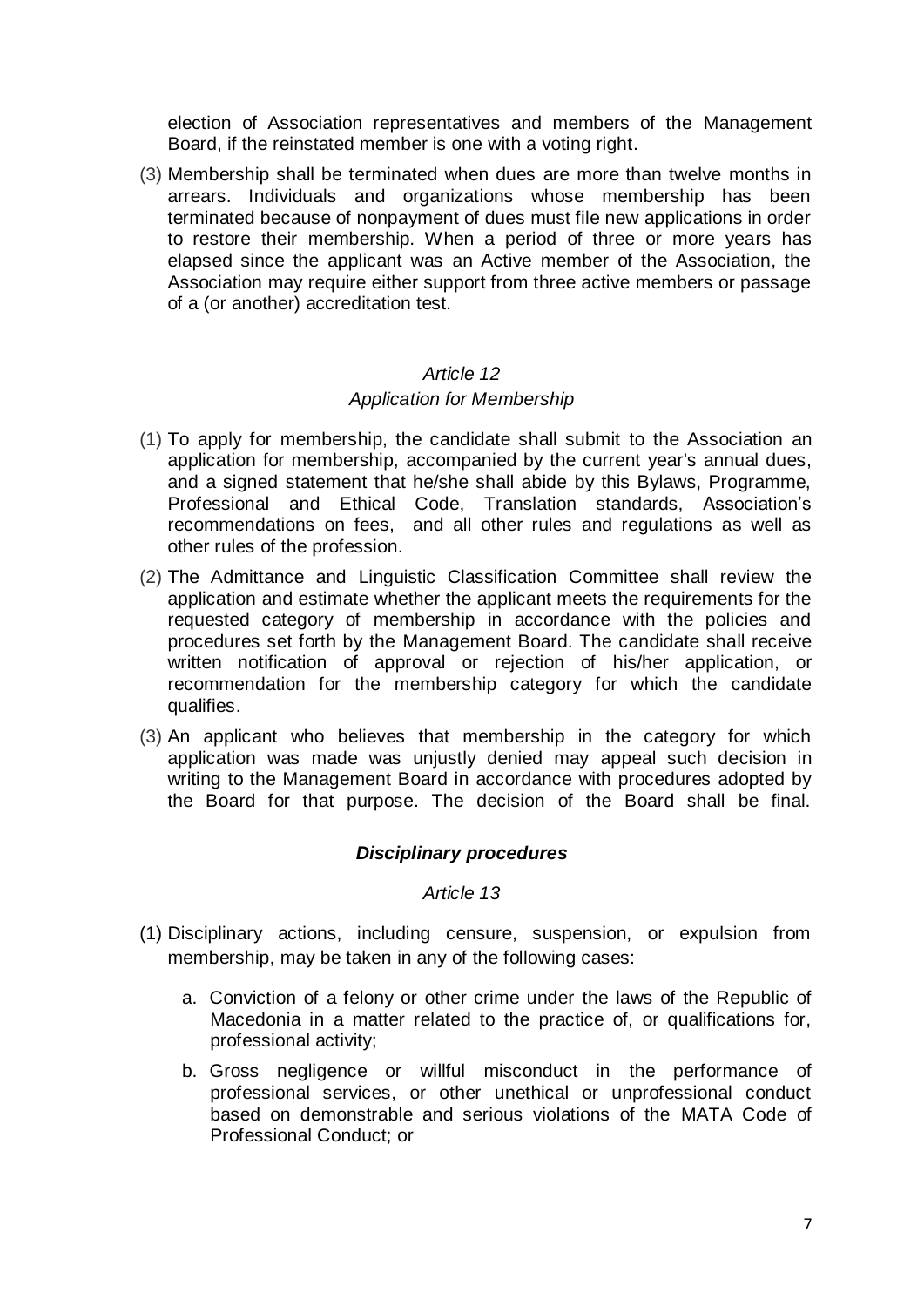- c. Fraud or misrepresentation in the application for or maintenance of MATA membership, professional certification, or other professional recognition or credential.
- (2) All disciplinary actions shall be taken pursuant to procedures adopted for that purpose by the Management Board. These procedures may be amended by a two-thirds vote of the Management Board.

## *Article 14*

### *Withdrawal*

- (1) Any member who wishes to withdraw from the Association shall notify in writing the Association or the committee appointed for that purpose. Membership shall cease when the member will receive written confirmation from the Association.
- (2) All members withdrawing still remain bound to fulfill its obligations to the Association.
- (3) Withdrawal shall not prevent disciplinary procedures as a result of a previous event.

### *Article 15 Termination of membership*

- *(1)* Membership shall cease when dues are twelve months in arrears.
- *(2)* Individuals and organizations whose membership has been terminated because of failure to pay dues must submit new membership application to restore the status of members.
- *(3)* When a period of three or more years has elapsed since the applicant was an Active member of the Association, the Association may require membership reinstatement recommendation by at least three active members of the Association, or a (or another) certification examination if such a test is conducted by the Association.
- *(4)* Following proper reinstatement of the member status, the member shall be reentered in the members list and shall have all the rights pertaining to the respective membership category.
- *(5)* Membership termination may also be resorted to as a disciplinary action.

### *Article 16 Expulsion from membership*

- (1) Members may lose their membership on the following grounds:
	- a. following a decision based on disciplinary action;
	- b. member's failure to comply with the conditions laid down in Article 8 (membership requirements);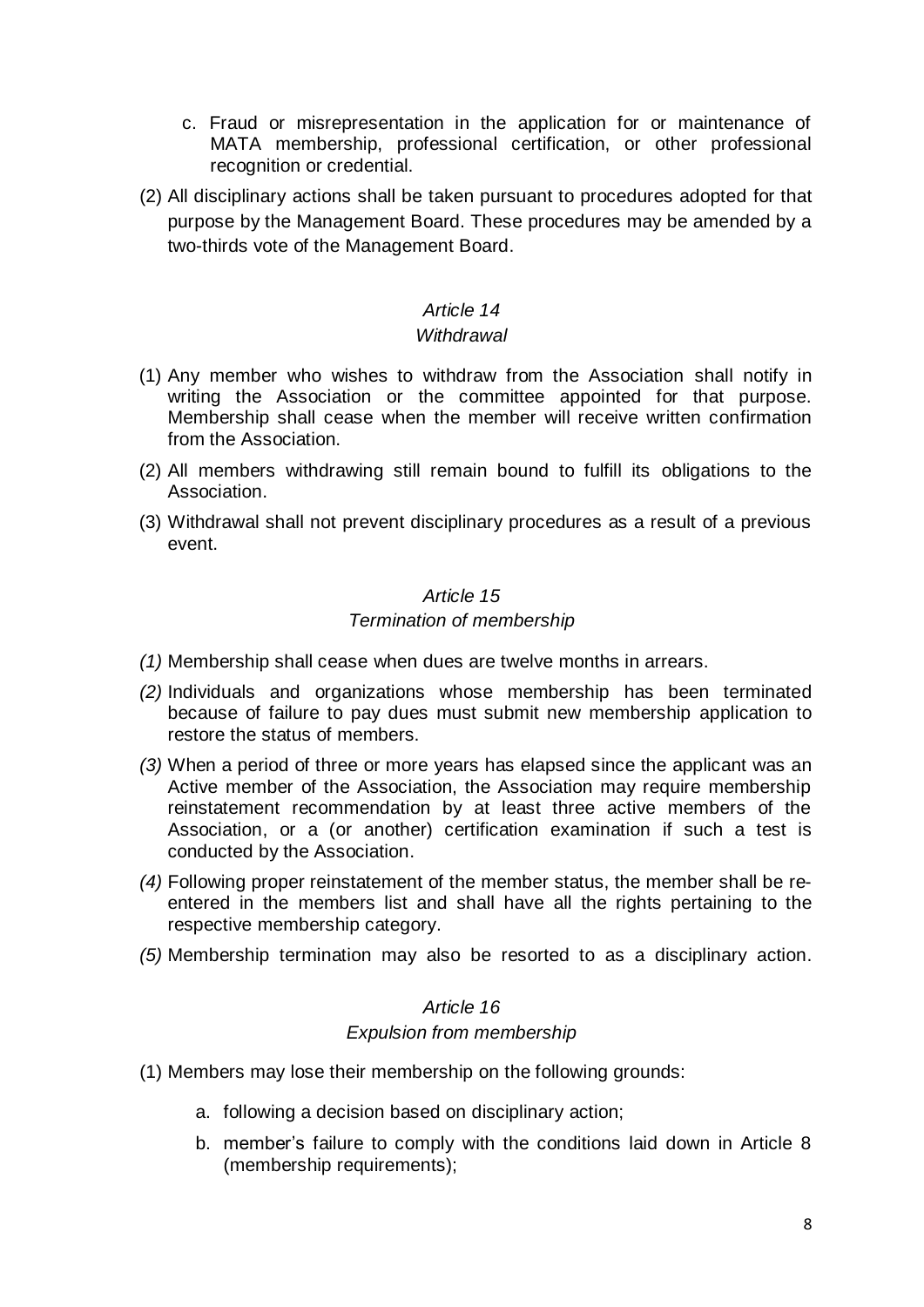- c. dues twelve months in arrears. In this case members automatically lose their membership in the Association, without right of appeal.
- (2) The Association Management Board shall take a decision to expel a member upon a proposal of the competent Commission only after the member has been given the opportunity to present his case orally or in writing.
- (3) Expelled members may appeal the expulsion decision with the Management Board within 90 days of the receipt of the written notification. The appeal shall suspend the expulsion. Member's rights shall be suspended and her/his membership shall be in suspension until the final decision of the Board is passed.
- (4) Members expelled in a disciplinary action are not exempt from compliance with the rules of the Association, in particular payment of the outstanding dues. Following membership termination all member's rights, especially the right to vote and the right to participate in any of the bodies of the Association, shall be forfeited.
- (5) Expelled elected representatives of the Association shall be automatically dismissed and replaced in accordance with the selection procedure laid down in this Bylaws.
- (6) Expelled members shall be deleted from the Association members list.
- (7) Members expelled for disciplinary reasons shall not be entitled to apply for membership for five years from the date on which the expulsion has come in force. Once their lapsed membership has been duly reinstated, the reinstated member shall be re-entered in the members list.

### **BODIES OF THE ASSOCIATION**

### *Article 17 Bodies of the Association*

- (1) The bodies of the Association are:
	- 1. Assembly
	- 2. Management Board
	- 3. President
	- 4. Vice President
	- 5. Secretary

(2) The association may have standing and *ad hoc* committees, as needed.

#### *Article 18 Assembly*

- (1) The Assembly is the highest body of the Association.
- (2) The Assembly shall consist of all members of the Association.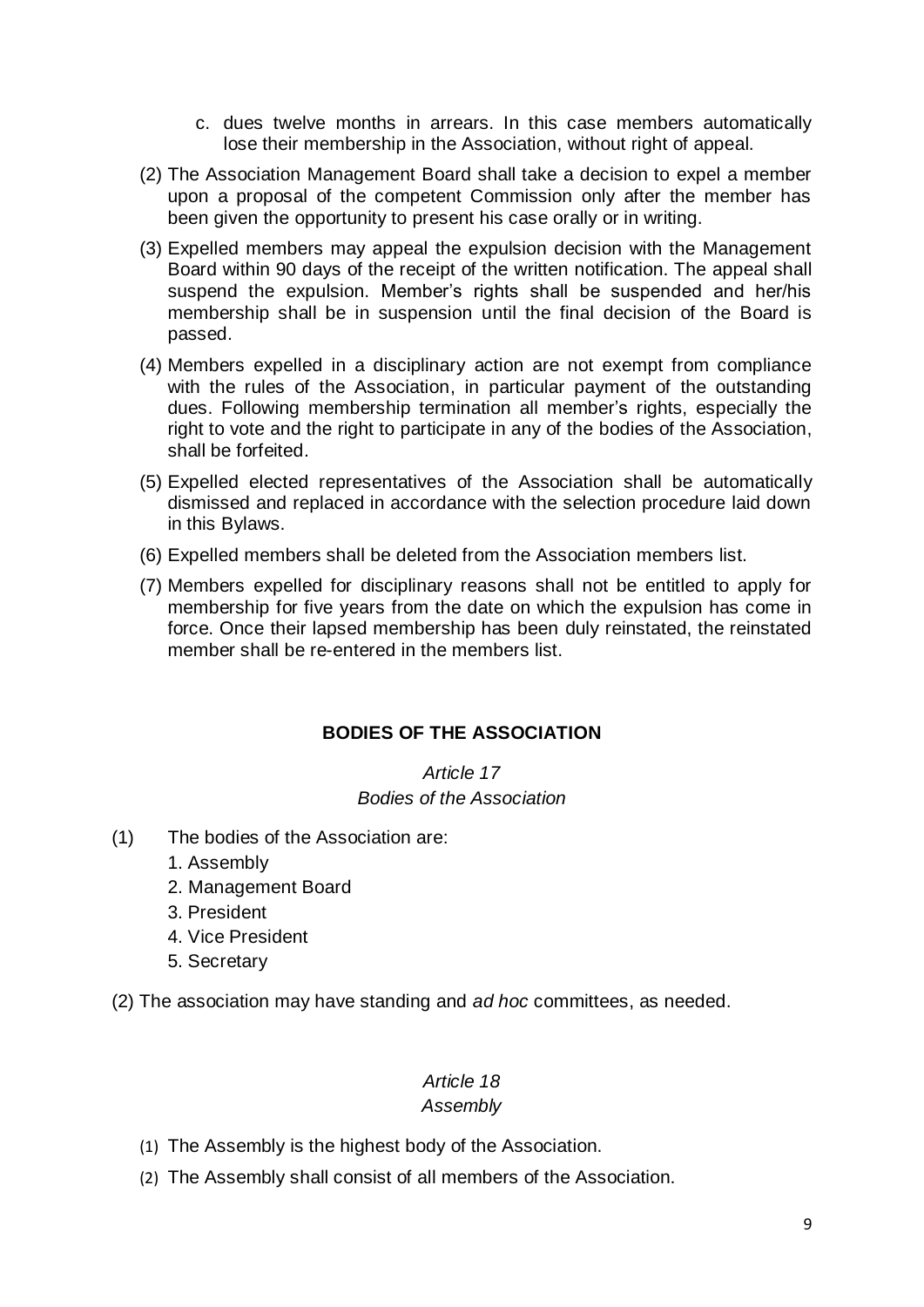- (3) The right to vote shall be conferred on the active members as well as on the associated members - translation agencies. Members belonging to the categories without voting rights shall be entitled to attend, speak and submit proposals.
- (4) The Assembly shall meet as necessary, but at least once a year.
- (5) The Management Board shall notify the members at least one month prior to the annual meeting and shall provide them with information on the preliminary draft agenda.
- (6) The manner of calling Association Assembly meetings shall be determined in the Assembly Rules of Procedure.
- (7) The members of the Assembly may take part and participate in the adopting of resolutions at Assembly meetings organized as meetings by means of conference telephone or other audio and visual/online communication equipment allowing for all persons participating in such meeting to hear and communicate with each other.
- (8) The Assembly may adopt resolutions without a meeting if a consent on a decision to be made without a meeting has been given by more than half of the total number of members with voting right.
- (9) Actions taken without a meeting shall be duly recorded in minutes prepared by the President of the Association or a person authorized by the President of the Association. Actions taken in this manner shall enter into force on the date on which the voting members of the Assembly shall give their consent. Consent may be given by members' personal signatures on the draft decision or by signature sent by fax or by electronic means.

#### *Article 19*

#### *Powers of the Assembly*

The Assembly is vested with the following powers and duties:

- Adopts the Articles of Association, Rules of Procedure, Code of Ethics and Professional Conduct, Translation Standards, Rules for admission and linguistic classification, Recommendations relating to fees, Charter of employed translators, Work Programme and other acts and amendments thereto;
- Adopts the annual report and the financial report on its work and publishes them on the website of the Association;
- Adopts decisions, conclusions and recommendations on the regulation and resolution of issues of concern to the Association;
- Appoints and dismisses the President, Vice President, Secretary and members of the Management Board of the Association;
- Decides on the establishment and closing of branches and other forms of organization of the Association;
- Decides on association with and disassociation from other associations and membership in leagues and international organizations;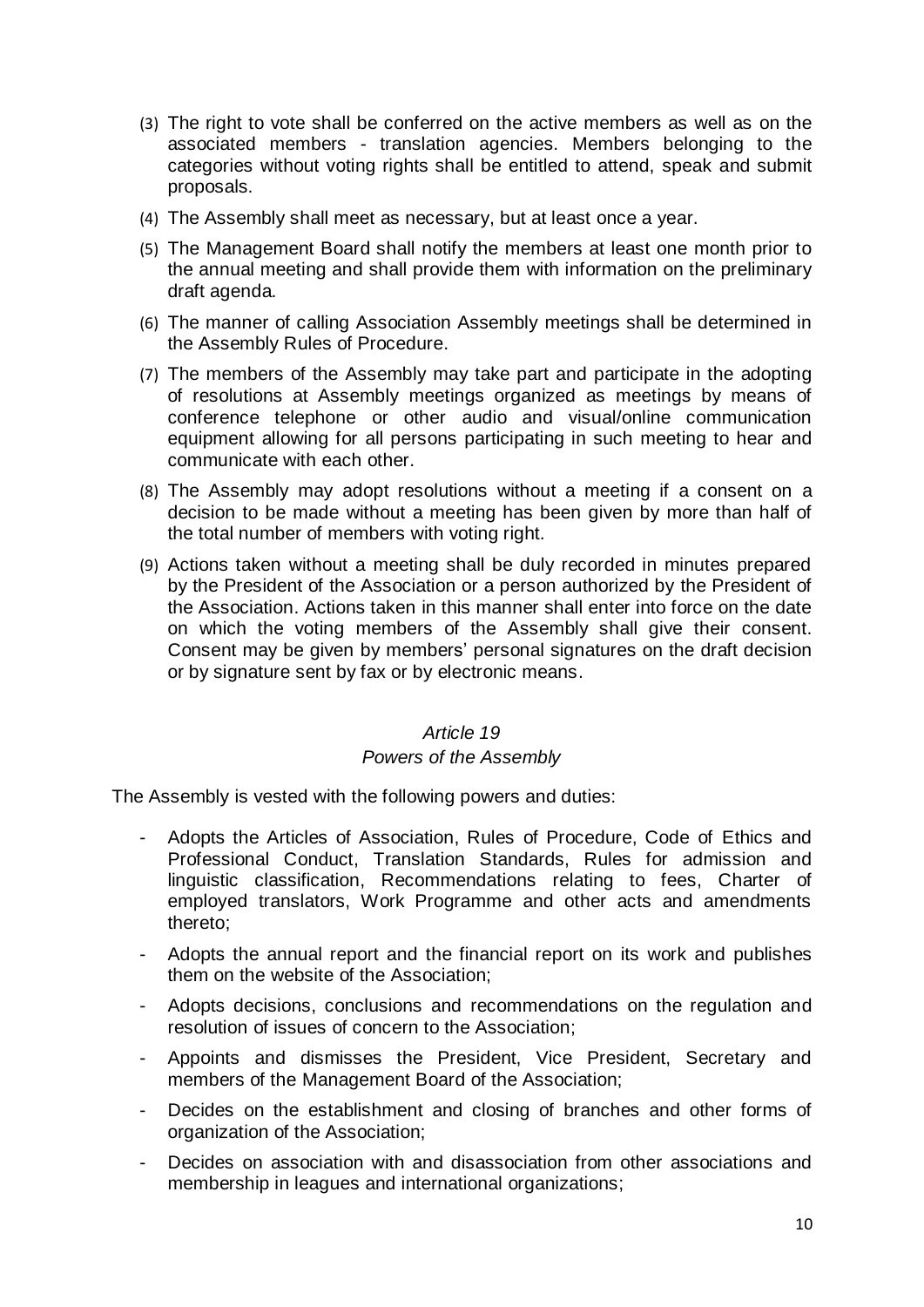- Decides on the termination of the Association by a two-thirds majority vote of all members of the Association with the right to vote;
- Decides on the status changes of the Association;
- Decides on the establishment of companies;
- Elects honorary presidents and bestows honorary membership;
- Performs other tasks arising from the Bylaws and laws.

# *Article 20 Extraordinary Assembly Meeting*

- (1) Extraordinary Assembly Meeting shall be called by the President of the Association or its Management Board, or at the request of at least one third of the voting members submitted in writing to the President or to the Management Board of the Association, along with the proposed agenda.
- (2) The following powers are vested in the Extraordinary Assembly:
	- a. Adopts the Statute, Rules of Procedure, Code of Professional Ethics, Standards Translation, Rules for admission and linguistic classification, Charging Recommendations, Charter translators employed, Program of activities and other acts and amendments thereto;
	- b. Dismisses elected officials;
	- c. Conducts other urgent matters.
- (3) An Extraordinary Assembly Meeting shall be held no later than 30 days from the date on which the request for such a meeting has been filed.
- (4) If the Chairperson of the Assembly fails to call a meeting within thirty (30) days from the date of the request to call an Extraordinary Assembly Meeting, the meeting shall be called by the Management Board or the initiators.
- (5) The manner of calling the meetings of the Association Assembly shall be determined in the Assembly Rules of Procedure.

# *Article 21*

#### *Election inspectors*

The Management Board may assign one or more inspectors to be present at the regular and extraordinary meetings of the Assembly. The inspectors shall ascertain which voting members are present at the meeting, whether there is a quorum present, the validity of the representatives, following which they shall receive the votes, ballots and consents, hear and ascertain all disputes and issues regarding voting right, count and record all votes, ballots or consents, and announce the results.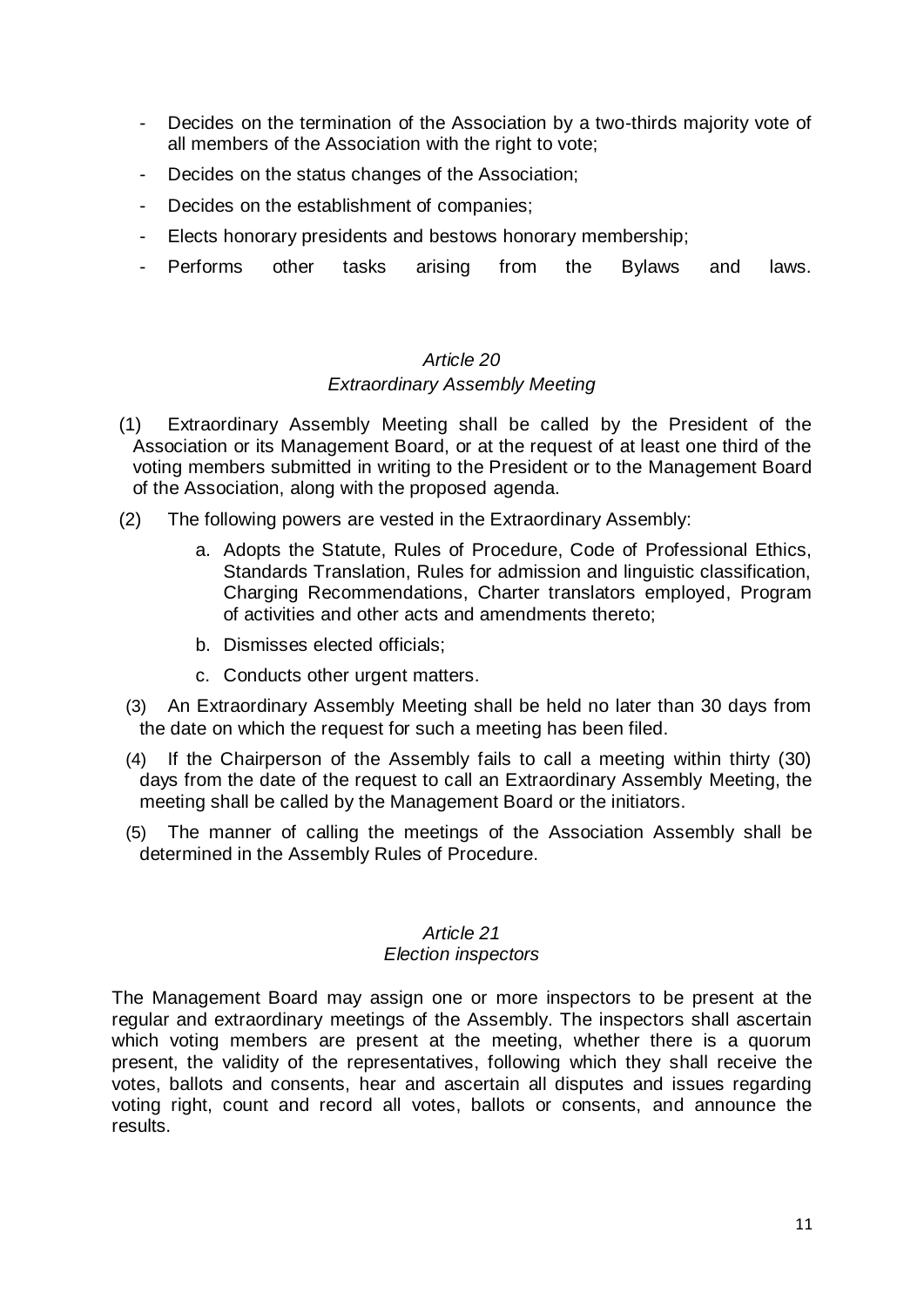#### *Article 22 Quorum*

The Assembly work is valid, i.e. it has the quorum needed for it to work and make decisions, if more than half of the total number of voting members are present.

#### *Article 23 Proxies*

### (1) Voting members may authorize another active member or members to represent them and act on their behalf as proxies at the Assembly meetings.

- (2) The authorization must be in writing and signed by the member giving it.
- (3) The authorization may be withdrawn at any time, except in cases provided by law.

#### *Article 24 Vote*

- (1) Voting members shall have one vote each. All other members shall have the right to speak at the meetings without the right to vote.
- (2) The Assembly shall adopt resolutions by a majority vote of the members present.
- (3) The Assembly shall adopt resolutions by public vote, unless a majority of the voting members present decide to vote by secret ballot.

### *Article 25 Validity of decisions*

- (1) Except for the adoption of the agenda and minutes of the previous Assembly meeting, the Assembly cannot make a valid decision unless at least half of the voting members are present or represented.
- (2) When there is no quorum present, the voting shall be postponed. When there is no quorum for the vote which has already been delayed once due to lack of quorum, the Management Board shall reconvene the Assembly within 45 days. The decisions passed at the reconvened meeting of the Assembly shall be valid regardless of the number of voting members present or represented.

# **MANAGEMENT BOARD**

*Article 26 Members, election, term*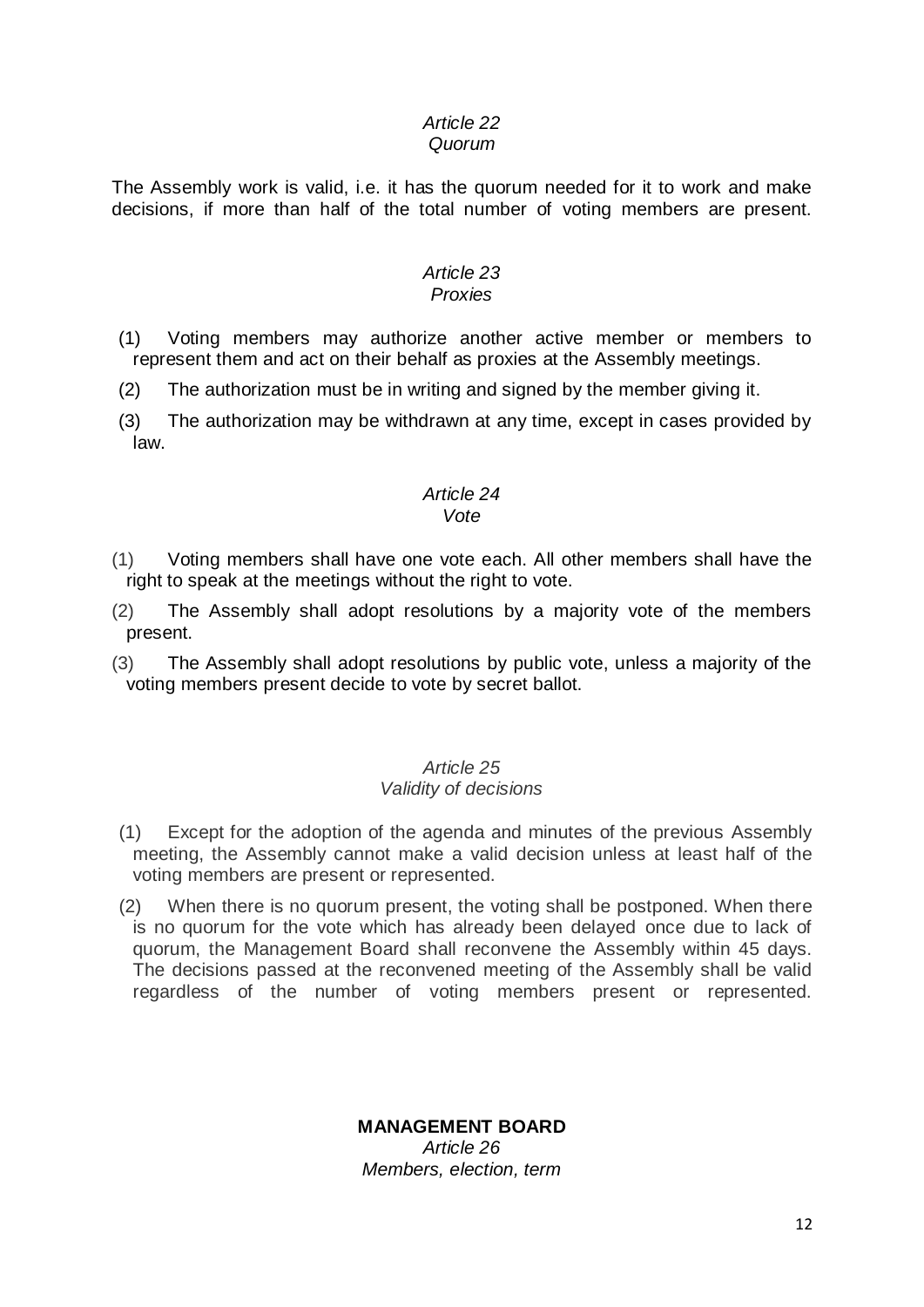- (1) The Association has a Management Board consisting of members with equal rights, obligations and responsibilities with respect to the Association work and development, as prescribed in this Bylaws.
- (2) The members of the Association Management Board shall be elected by the Assembly. The procedure for the election of Management Board members is specified in the Assembly Rules of Procedure
- (3) The Management Board of the Association consists of seven (7) members, three (3) executive and four (4) non-executive members. Executive members of the Management Board are: the President, the Vice President and the Secretary of the Association.
- (4) The President of the Management Board is also the President of the Association, and Assembly Chairperson.
- (5) Two non-executive members of the Management Board shall serve three (3) year terms, and the two other non-executive members two (2) year terms. Non-executive members may be elected to the Management Board in two consecutive terms that must be followed by a break of at least two years before they may be elected again as members of the Management Board.
- (6) If the number of the Management Board members falls below seven between two elections, the existing members of the Management Board shall elect, by a majority vote, a new member from among the members of the Association.
- (7) The newly elected member shall hold office during the unexpired term of the member he/she has succeeded and such term of office shall be verified at the first meeting of the Assembly following the election of the new member.
- (8) If the number of Management Board members falls below five between two elections, the President of the Management Board shall convene Assembly meeting for the purpose of electing new members of the Management Board.
- (9) Former Presidents of the Association shall have the right to be elected as non-executive members of the Management Board.

#### *Article 27 Duties of the Management Board*

- (1) The Management Board shall:
	- Manage the Association property;
	- Regulate and manage the Association activities, determine and change the policies of the Association: implement statutory and program objectives of the Association, as well as the policies, conclusions and decisions agreed by the Assembly; propose changes and amendments to the Bylaws and make other decisions to be adopted by the Assembly; pass internal regulations, approve agreements and sign contracts; prepare materials for Assembly meetings; make decisions on establishment of permanent and temporary bodies and direct their work; make decisions for procurements exceeding 3000 EUR in MKD equivalent at the National Bank exchange rate;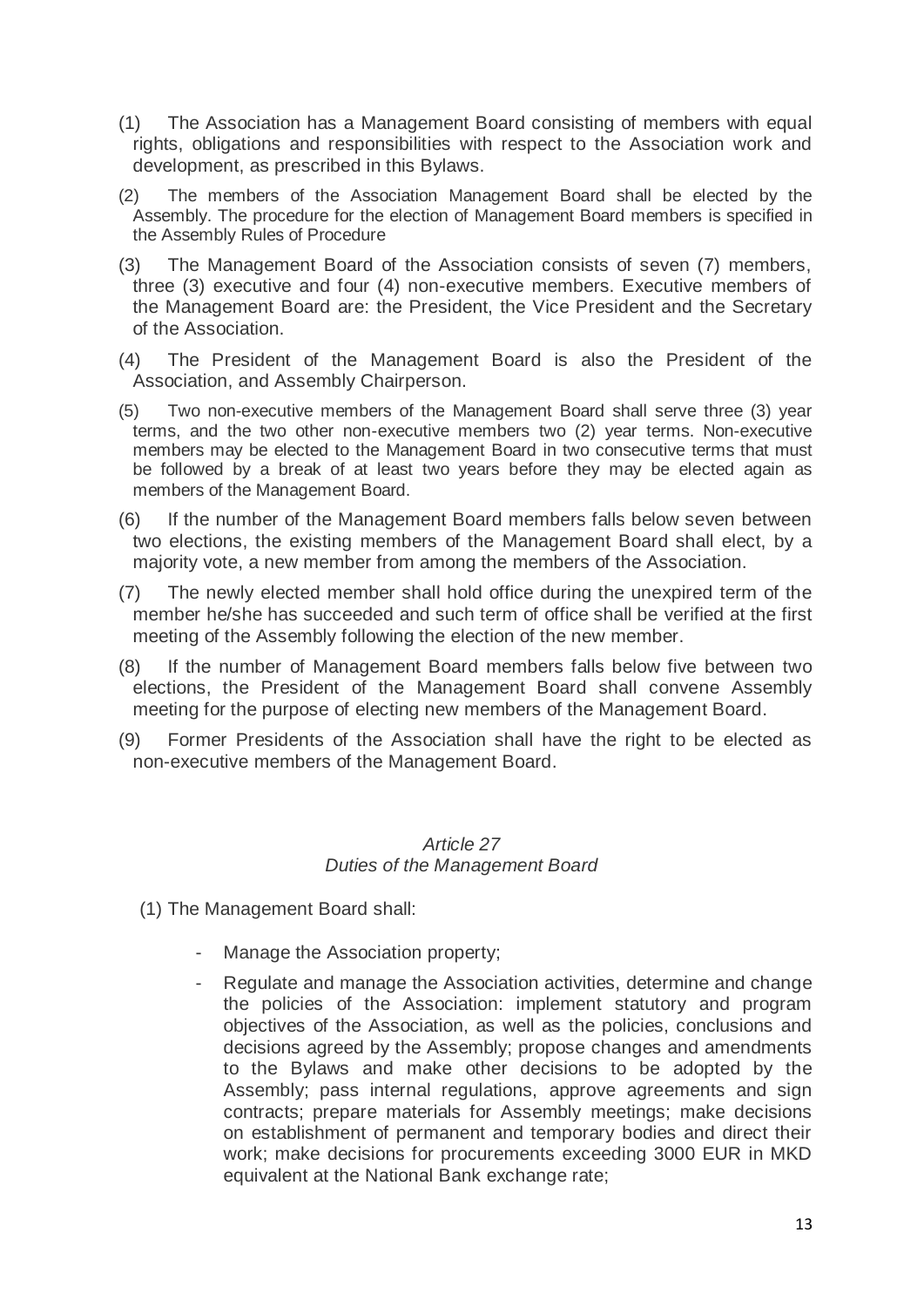- Appoint signatories to the account of the Association;
- Decide on membership applications or appoint a Commission for that purpose;
- Make decisions on awards, certificates and awards;
- On behalf of the Association determine and implement measures the Management Board deems necessary or desirable in the promotion of the Association policy of work and objectives;
- Perform other tasks.
- (2) The non-executive members of the Management Board are in charge of monitoring and reviewing the work of the executive members and this authority cannot be transferred to the executive members of the Management Board.
- (3) The Management Board is answerable for its work to the Association Assembly.

### *Article 28 Meetings and quorum*

- (1) The Management Board holds meetings as needed, but at least once in three months.
- (2) The Management Board meetings are convened by its President.
- (3) A proposal for convening a meeting may also be filed by at least one half of the members of the Management Board, or by one third of the members with the right to vote in the Assembly.
- (4) The proposal for convening a Management Board meeting shall be submitted to the President of the Management Board.
- (5) The meetings of the Management Board shall be convened by invitation in writing sent by mail, electronically or otherwise at least seven (7) days prior to the day of the meeting. The invitation shall give the meeting date, time, place and agenda.
- (6) Members of the Management Board may attend and participate in the decision making at meetings by means of conference calls or other audio visual / online communication allowing all present at the meeting to hear and communicate with each other. Participation in a meeting in this manner shall constitute presence in person of the members of the Management Board at such meeting.
- (7) The Management Board meeting shall be considered valid, or constituting a quorum, if at least five of its members are present.
- (8) Each member of the Management Board has the right to one vote. Voting by proxy is not allowed.
- (9) When the Management Board vote is tied, the President shall have the casting vote.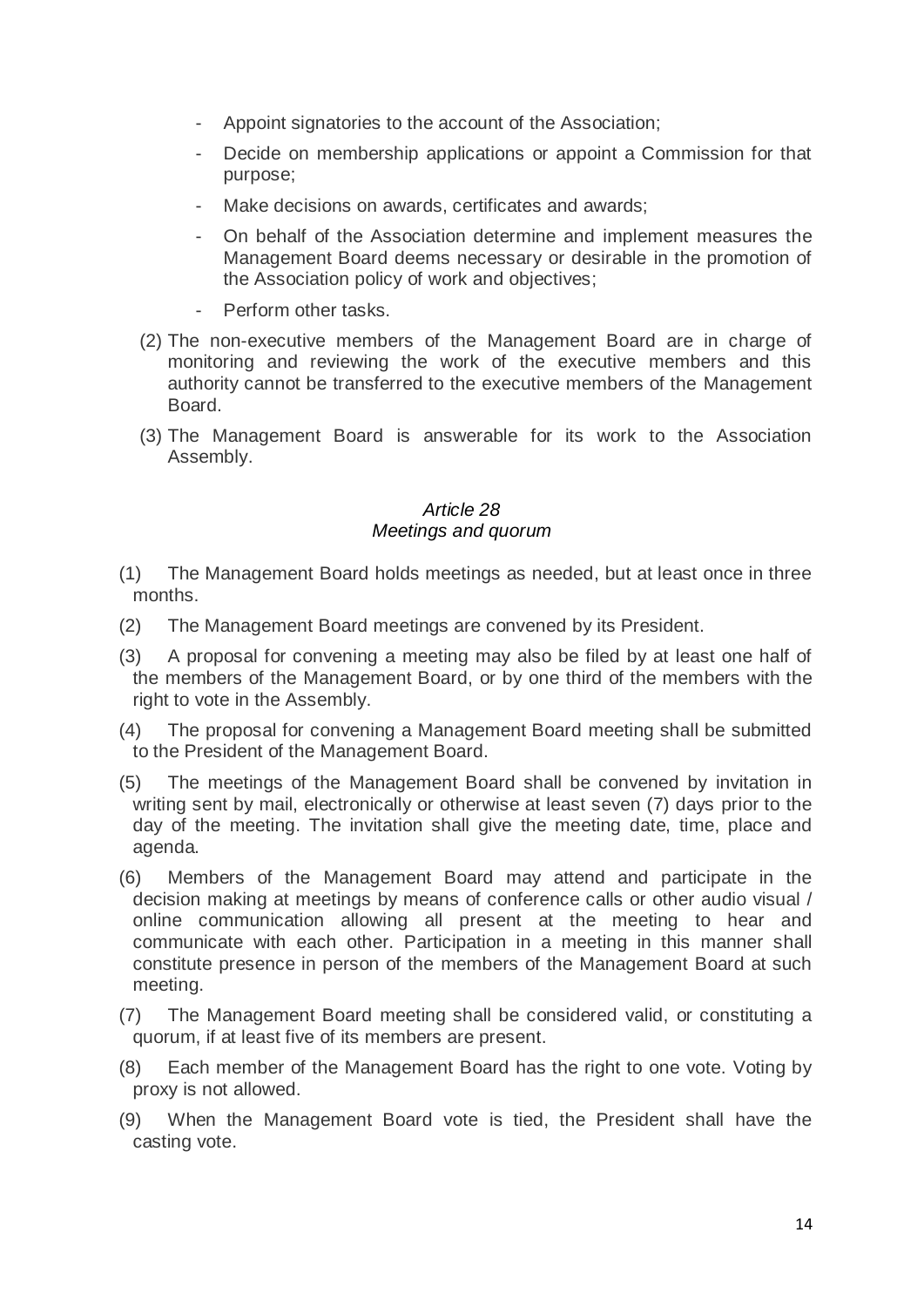- (10) The decisions of the Management Board shall be valid when adopted by a majority of members present.
- (11) Between meetings, the Management Board may make decisions by unanimous written consent. The President of the Management Board, or a person authorized by him/her, shall prepare and sign minutes recording all the decisions made in this way.
- (12) Decisions made in this manner shall enter into force on the date when all members of the Management Board shall give their consent, except in cases where the decision fixes another moment of its entry into force.
- (13) Consent may be given by hand written personal signature, or by electronic signature sent by fax or by electronic means.
- (14) Minutes shall be taken of every meeting of the Management Board, and such minutes shall be published on the website of the Association or otherwise submitted to the members of the Association. The minutes shall be signed by all members present at the meeting of the Management Board.

### *Article 29 Extraordinary Meetings*

- (1) An extraordinary meeting of the Management Board may be called by the President of the Management Board, upon written request by more than half of the Management Board members.
- (2) The notification on the holding of the extraordinary meeting shall be submitted to all Management Board members at least fifteen days prior to the extraordinary meeting. As an exception, in cases of extreme urgency the Management Board may decide not to comply with this requirement.
- (3) Management Board decisions made at an extraordinary meeting shall be deemed valid when a quorum of at least five members has been constituted.
- (4) Members of the Management Board may attend and participate in the decision making at meetings by means of conference calls or other audio visual / online communication allowing all present at the meeting to hear and communicate with each other. Participation in a meeting in this manner shall constitute presence in person of the members of the Management Board at such meeting.
- (5) Taking minutes of the extraordinary meetings of the Management Board is compulsory and such minutes shall be submitted to the members of the Association. The minutes shall be signed by all members present at the extraordinary meeting of the Management Board.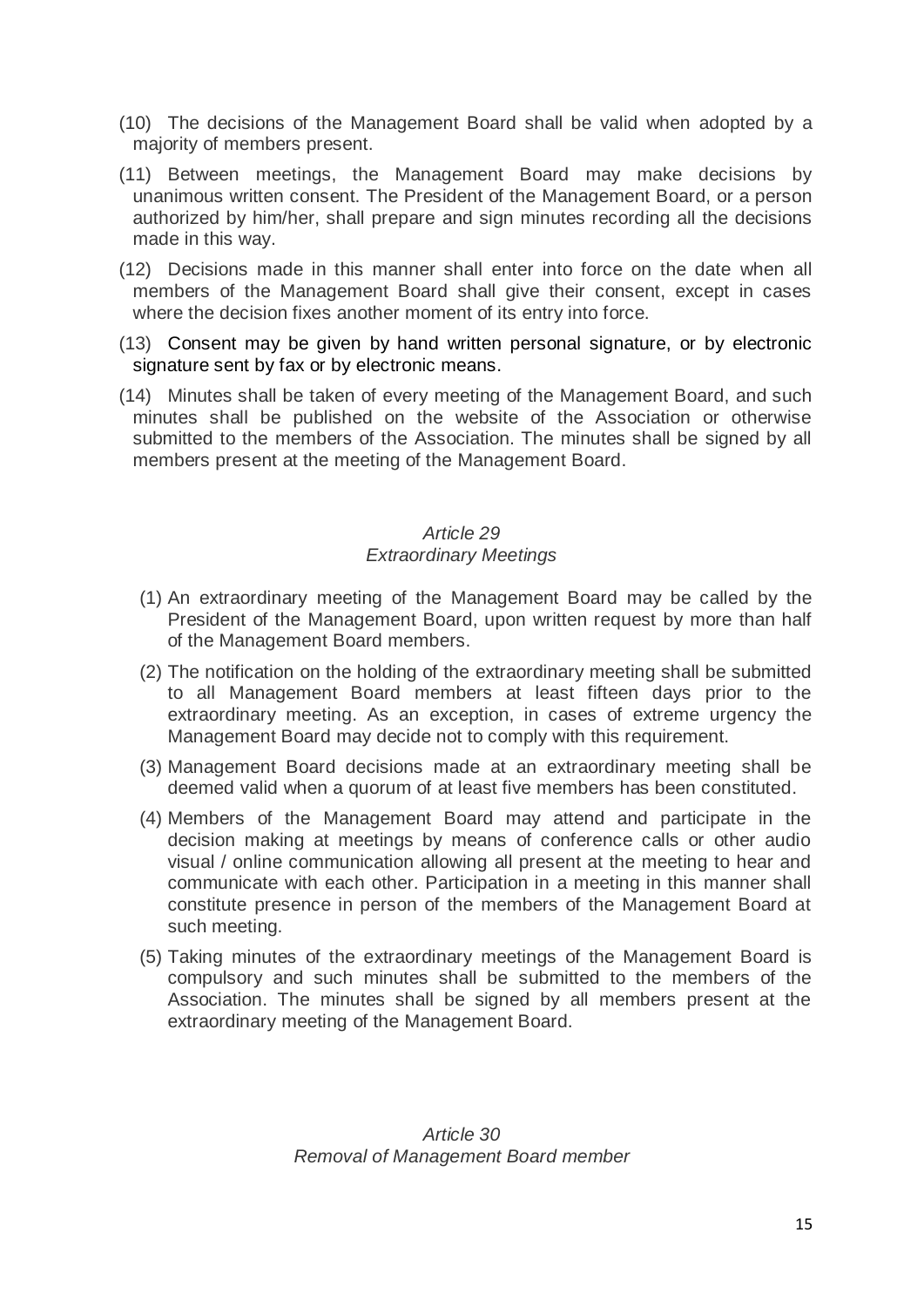- (1) Any member of the Management Board may be removed from office on the Management Board, provided that at least two thirds of the total number of members with the right to vote, do vote for such a removal at any regular or extraordinary meeting of the Assembly.
- (2) A proposal for the removal from office of a member of the Management Board may only be submitted to the Assembly following a two-thirds vote of all the members of the Management Board, or by submitting a petition to the President of the Management Board signed by at least one third of the Association members with the right to vote.

#### **PRESIDENT, VICE-PRESIDENT, SECRETARY** *Article 31 Power of attorney*

- (1) The Association is represented and advocated by its President, and failing that by its Vice President. Their term of office shall be three (3) years or until new president and vice president are elected.
- (2) Members of the Association who have already held the office of president and vice president may be elected to the same office after an interval of one three-year term of office.
- (3) By the nature of their offices, the President, Vice President and Secretary are executive members of the Management Board.
- (4) If the office of the President, Vice President and Secretary become vacant before the regular meeting for the election of new candidates for these offices, these offices shall be temporarily filled by vote of the Management Board from among the active members pending the next regular meeting of the Assembly at which time these offices shall be filled as provided by this Bylaws.

#### *Article 32 Duties of the President*

- (1) The President shall be the principal executive body of the Association.
- (2) The President of the Association shall be elected by the Assembly by a majority vote of the total number of voting members, for a three (3) year term of office, with the right to be re-elected once.
- (3) The procedure for the election of the President shall be determined in the Rules of Procedure of the Assembly.
- (4) The President of the Association shall be the President of the Management Board and Chairperson of the Assembly and shall preside over all meetings and sessions of the Association, the Management Board and the Assembly and shall be a member ex officio without the right to vote on all committees, with the exception of the committee or the body formed to nominate representatives and members of the Management Board, unless otherwise provided by this Bylaws.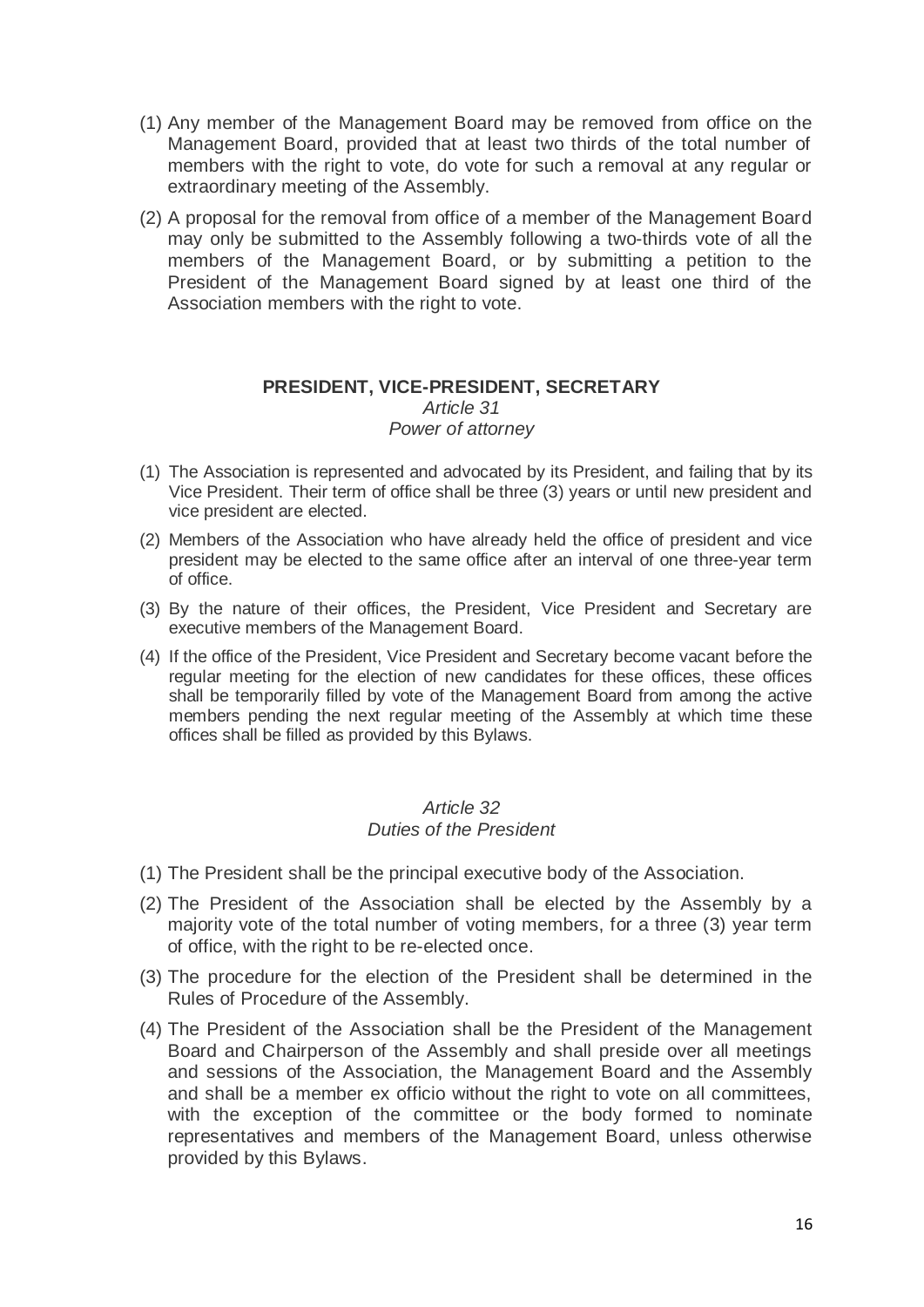- (5) The President shall sign payment orders and guarantees for the withdrawal of funds from the Association bank account of amounts not exceeding 3,000 EUR in MKD equivalent.
- (6) The President shall be responsible for the implementation of the policies and guidelines adopted or approved by the Management Board, as well as for the following duties:
	- To call Assembly and Management Board meetings;
	- To propose and implement program of activities for the period for which he/she is elected;
	- To represent the Association in national, regional and international organizations and other institutions the Association is a member of;
	- To perform other duties entrusted to him/her by the Assembly and the Management Board, or arising under this Bylaws or established by law.
- (7) The President of the Association shall answer for his/her work to the Assembly.

#### *Article 33 Termination of the office of President*

The office of the President may be terminated:

- Upon his / her request;
- Upon the expiration of the term for which he/she has been elected;
- If due to inactivity, negligent exercise and performance of the rights, obligations and duties vested in the President or activities against the goals and objectives of the Association, the Assembly removes the President from office before the end of the term, provided a majority of the voting members of the Assembly have voted for such termination of the office.

#### *Article 34*

#### *Duties of the Association Vice-President*

- (1) The Vice-President shall exercise all the rights and perform all tasks and duties of the President during the absence or incapacity of the President, or at the discretion of the Management Board. The Vice President shall perform also all the other duties assigned to him/her by the Management Board.
- (2) The Vice President shall be a member ex officio without the right to vote on all committees with the exception of the committee or body for nomination of Association representatives and members of the Management Board.
- (3) The Vice President shall automatically become a candidate for president at the end of his/her term.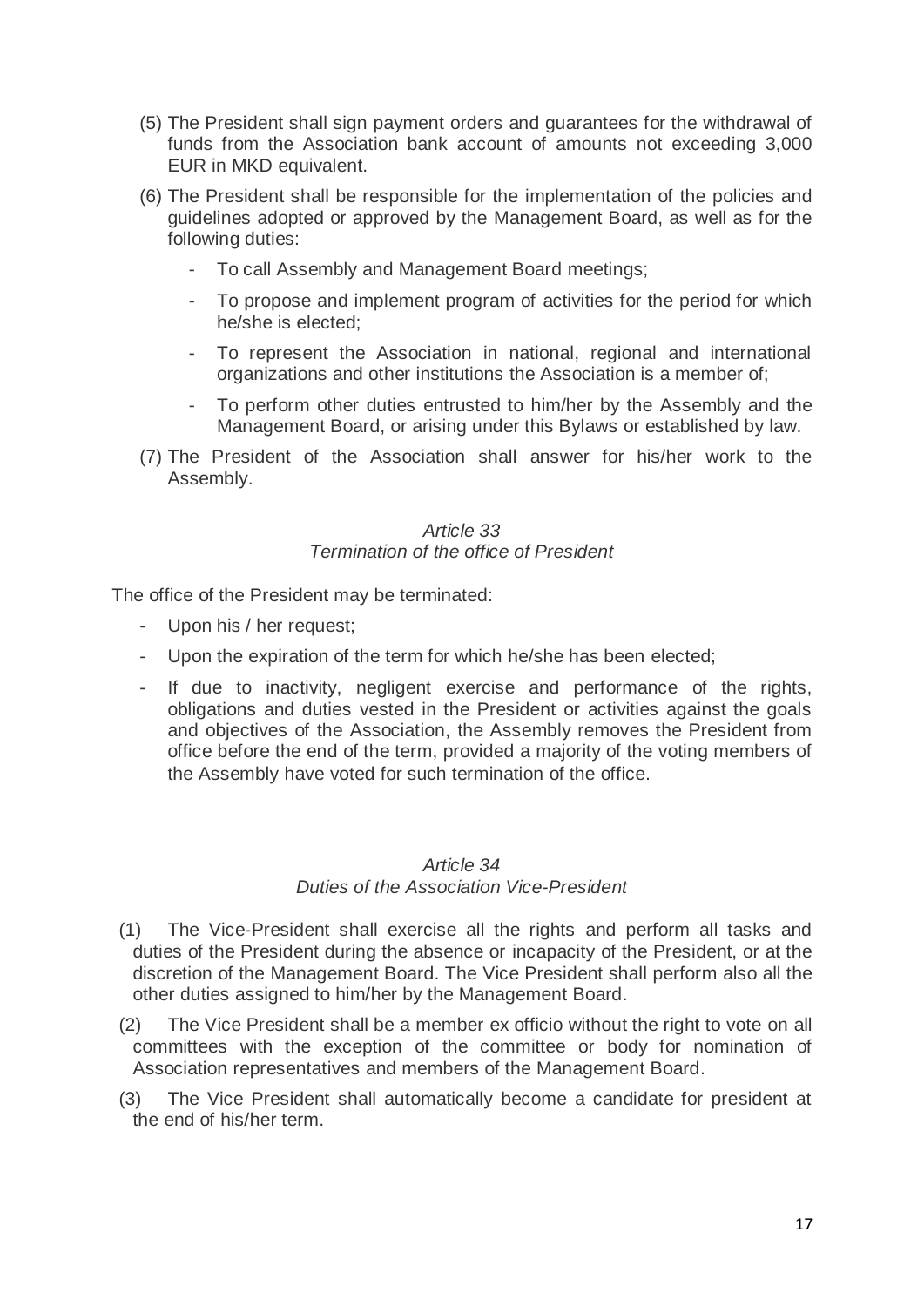- (4) The Vice President of the Association shall be elected by the Assembly by a majority vote of the members with voting rights for a term of office of three (3) years, with the right to a maximum of two consecutive terms.
- (5) The procedure for the election of Vice-President shall be specified in the Assembly Rules of Procedure.
- (6) The office of the vice president of the Association may be terminated under the same conditions prescribed for the President of the Association in Article 33.

#### *Article 35*

#### *Duties of the Secretary of the Association*

- (1) The Secretary of the Association shall be elected by the Assembly, by a majority vote of the total number of voting members present, for a term of office of three (3) years, with the right to a maximum of two consecutive terms which must be followed by a three year intermission.
- (2) The procedure for the election of the Secretary shall be specified in the Rules of Procedure of the Assembly.
- (3) The Secretary shall perform administrative-professional, logistical and other similar duties in the interest of the Association.
- (4) The Secretary of the Association shall have the following duties, rights and obligations:
	- Represent the association at various events;
	- Together with the President and Vice President prepare Assembly and Management Board meetings;
	- Take minutes of Assembly and Management Board meetings;
	- See to the implementation of the financial plan and program of activities;
	- See to the timely implementation of the decisions and conclusions adopted by the Assembly and the Management Board;
	- See to the timely performance of administrative and technical tasks, as well as to equipment, supplies and performance of the financial liabilities of the Association;
	- Keep all cash funds and is responsible for them, unless there is a specifically designated person for this matter in accordance with Article 32, paragraph 1;
	- Maintain and keep a record of the payment of dues;
	- Maintain a register of members;
	- See to the proper application of the legal regulations concerning the activities conducted by the Association;
	- Perform other duties as assigned by the President and the Management Board.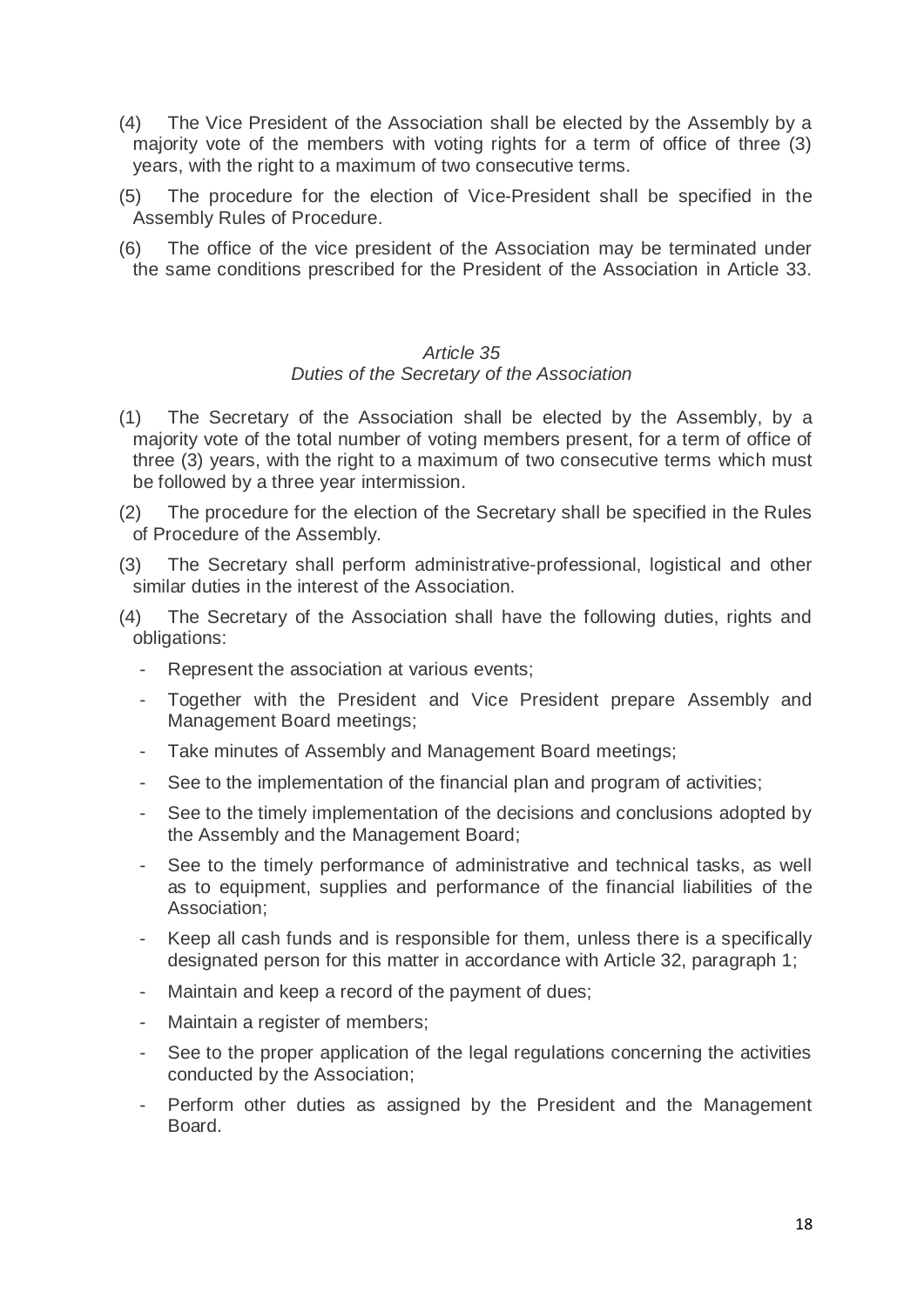- (5) The office of the Secretary of the Association shall be terminated under the same conditions as those prescribed for the President of the Association in Article 33.
- (6) The secretary shall answer for the performance of his/her work to the Assembly.

### *Article 36 Doing financial business*

- (1) The association may hire a freelancer accountant to conduct the financial affairs and maintain financial records, or hire an expert or assign the duty to an Association member with the appropriate qualifications.
- (2) The financial records of the Association shall be the property of the Association and subject to the legally prescribed audits.
- (3) The Secretary of the Association shall organize the administrative and technical tasks related to the financial operations and records of the Association.

### **COMMITTEES**

*Article 37*

- (1) Unless otherwise provided by this Bylaws, all committee chairpersons shall be appointed by the President of the Association. These appointments must be approved by the Management Board. Members of all committees shall be appointed in the same manner.
- (2) Committee chairpersons and members may only be active members of the Association. Any vacated place on the committees may be filled by temporary appointment by the President of the Association.

### *Article 38 Permanent and Other Committees and Goals*

- (1) The Association may have the following standing committees that will carry out the powers of the Management Board, when the Management Board deems it necessary:
	- Finance and Audit Committee,
	- Ethics Committee,
	- Admission and linguistic classification committee and
	- Nomination Committee.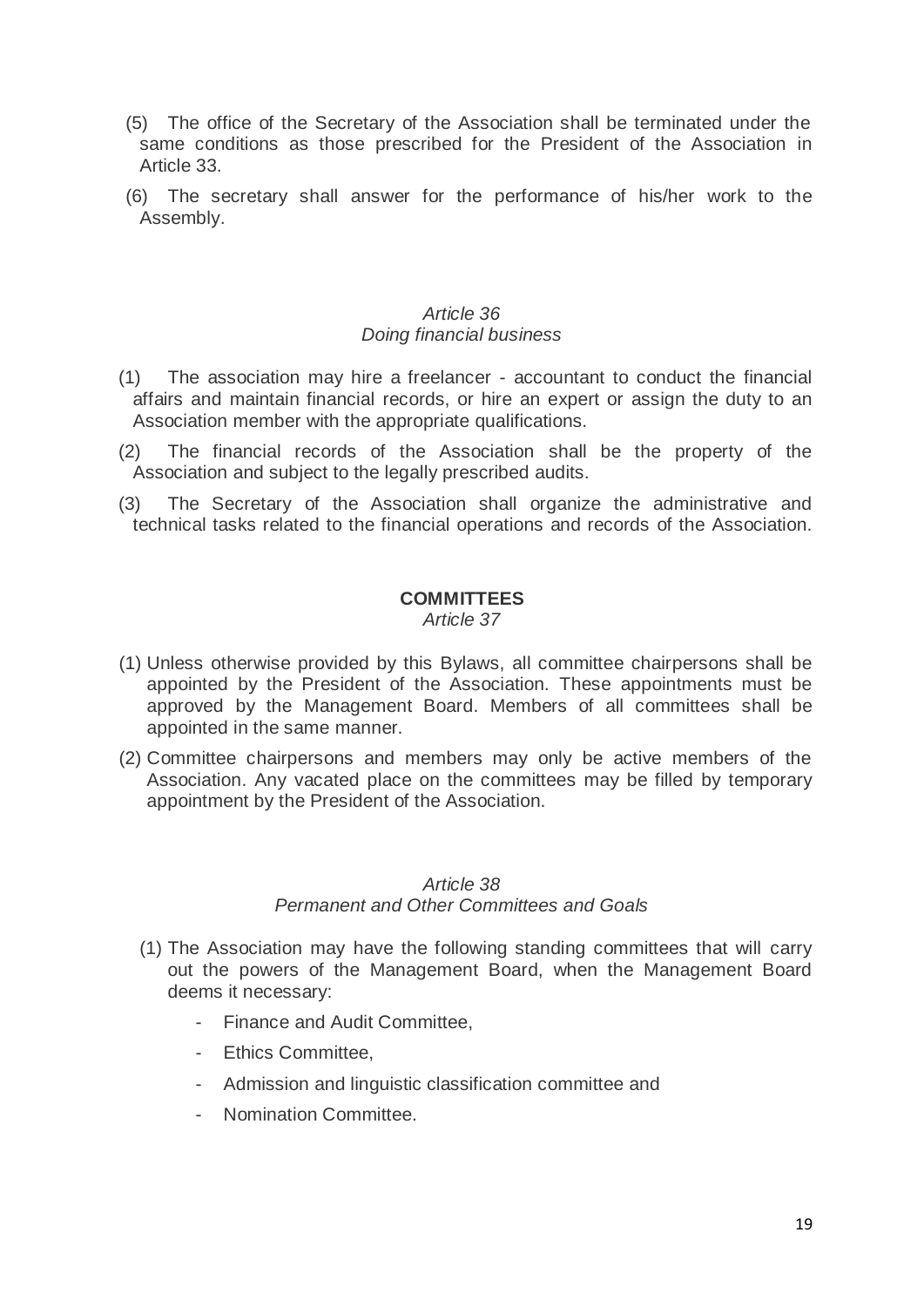- (2) Participation on any of these committees does not absolve the members of the Management Board, collectively or individually, from any responsibility assigned to them under this Bylaws or by law.
- (3) The Management Board shall regulate with a special act the objectives and the work of each standing committee.

### *Article 39 Admission and Linguistic Classification Committee*

- (1) **Composition**: Admission and Linguistic Classification Committee shall preferably consist of members representing each of the languages represented in the Association. The number of members may not exceed five (5).
- (2) **Functions:** The Committee shall have the following functions:
	- Put into practice the Rulebook for admission and linguistic classification and submit proposals to the Assembly for changes therein;
	- Review requests for admission and changes in linguistic classification. The Committee shall decide on the admission requirements and authorize the publication of the relevant lists of members. The Committee may grant certain exemptions as justified by specific circumstances;
	- Review complaints. The Committee shall decide on the appropriateness and, following examination, the justifiability of the complaints.
	- Delete from the appropriate list the members and candidates who have violated the rules of the Association; 5. Decide on requests for change of membership status under Article 9 of this Bylaws.

### **ADMINISTRATIVE MATTERS** *Article 40 Compensation*

- (1) The President, Vice President, members of the Management Board and the members of the committees of the Association or its departments and branches shall not receive a salary or other compensation for their work.
- (2) As an exemption, the Management Board may determine remuneration for the work done by editors of the publications of the Association and its sectors and branches.
- (3) Duly authorized expenses referred to in paragraph 2 incurred on behalf of the Association shall be reimbursed to the person referred in paragraph (1) on the basis of a decision passed by the Management Board.
- (4) As an exemption, all of the above persons and all other members of MATA who organize and run special projects related to the promotion of the profession, and are financed by donors or other organizations, or by MATA, shall be entitled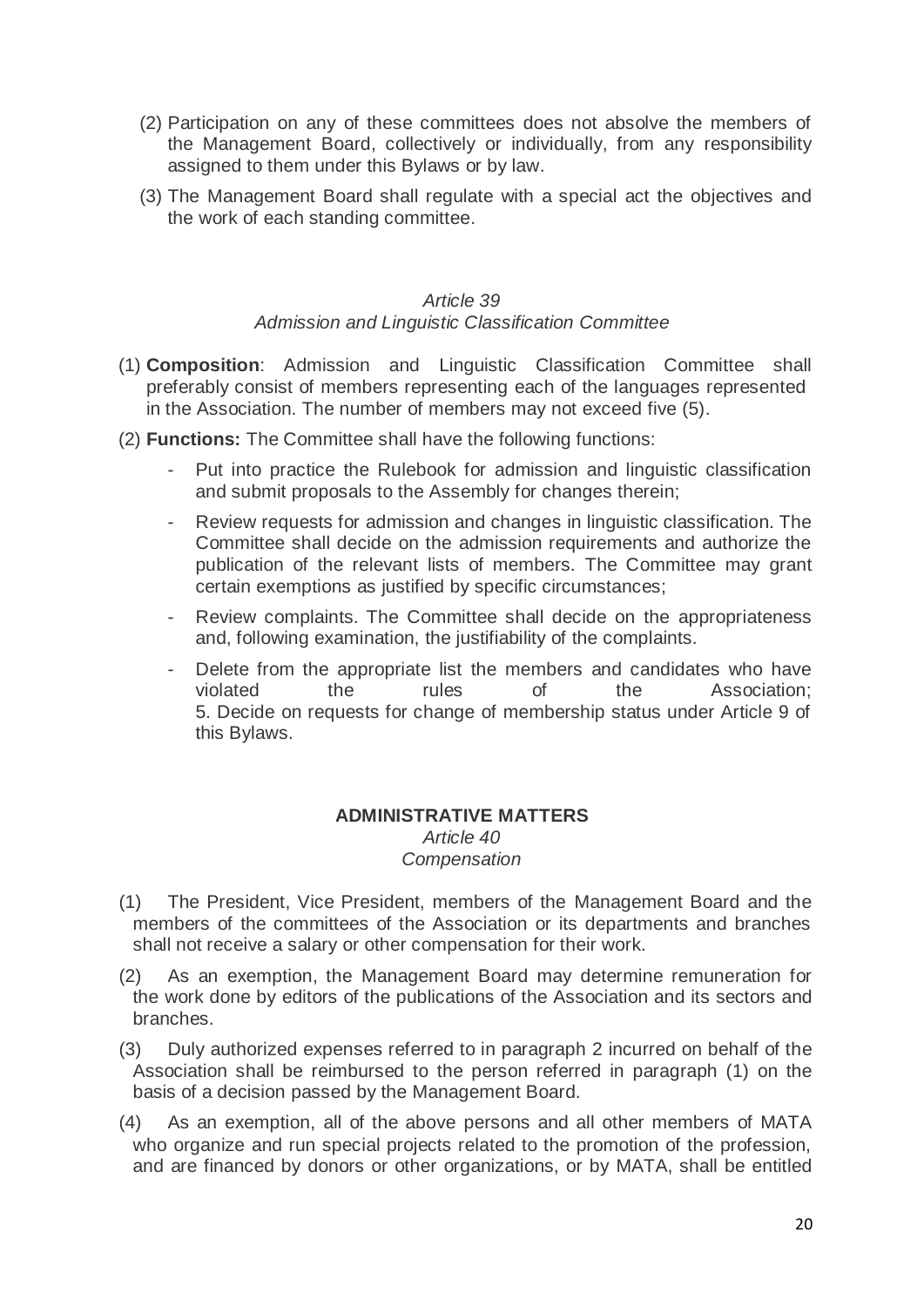to remuneration for the time and effort invested. The amount of remuneration shall be considered part of the cost of any such project.

### **Publications and public statements** *Article 41 Publications*

The Association may publish and distribute to its members and to the public only materials approved by the Management Board.

#### *Article 42*

#### *Public statements*

The Association shall not assume responsibility for statements and opinions contained in the publications of the Association or in the papers and discussions presented at the meetings of the Association, its sectors and branches, and shall not be responsible for the statements of any member, representative, or staff, except for statements made by the persons authorized by the Management Board. All responsibility shall be borne by those who write or express their opinions and views.

#### **Branches**

#### *Article 43 Objectives*

Branches of the Association represent a forum for communication and meeting of translators in a particular geographic area. A branch shall organize meetings for further cooperation on the exchange of information among its members, provide information and serve the needs of its members locally. It shall also serve as a means of communication between the Association and local members, and shall support and promote the policies and objectives of the Association.

# *Article 44*

### *Establishment*

The Management Board shall determine the conditions for the establishment and operation of branches by a separate document.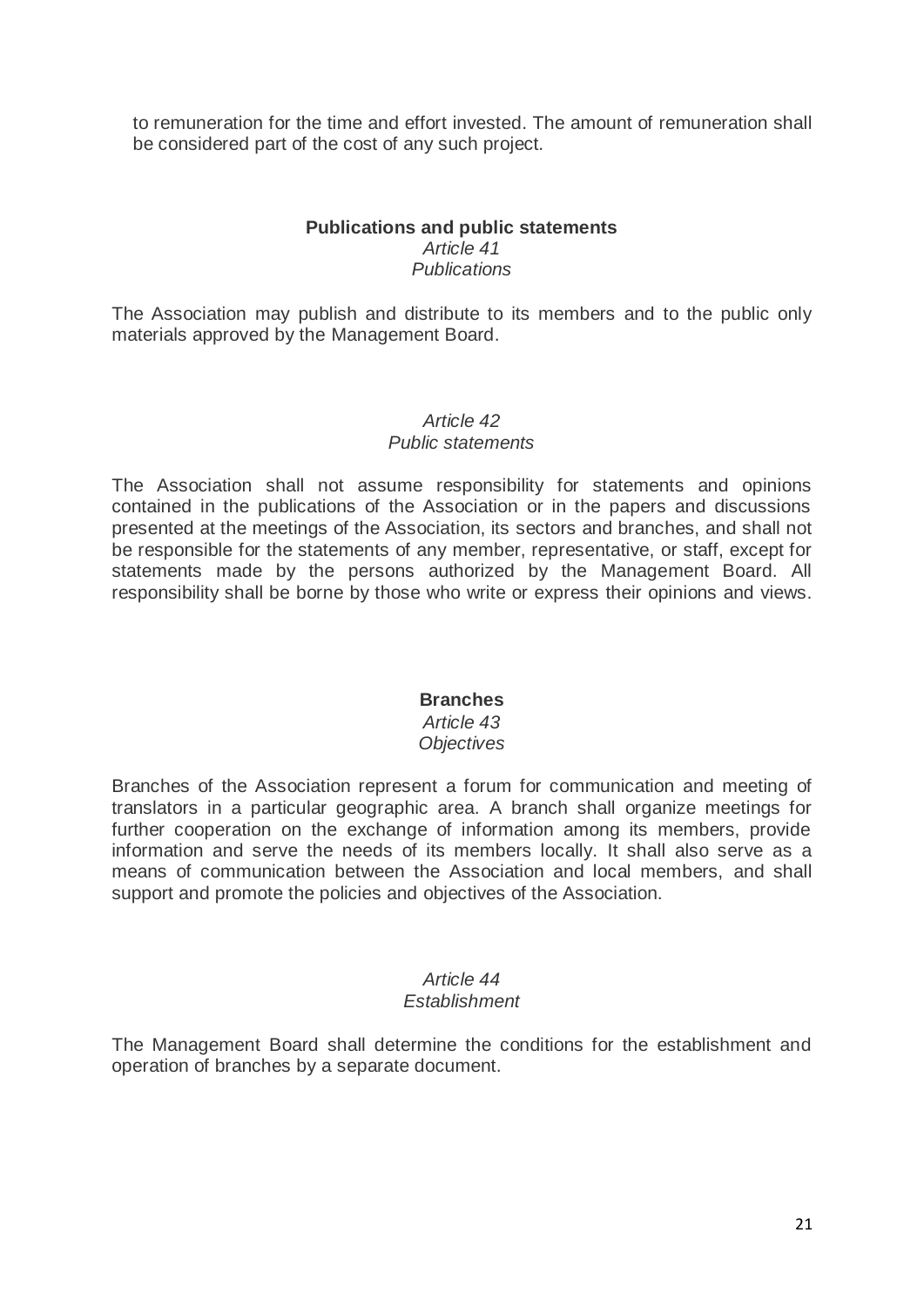### **SECTORS**

#### *Article 45*

- (1) Members who have common professional interests may form sectors. Sectors serve as a means of communication between the members and the Management Board, providing information and services to its members in their narrow specific fields of interest, organize meetings for better cooperation and mutual exchange of information and support and promote the policy and objectives of the Association.
- (2) All sectors shall prepare rules of procedure, which must be in full compliance with the Bylaws and the rules and regulations of the Association, and submit them to the Management Board.
- (3) Each sector shall propose a representative who must be approved by the Management Board. The representative shall be the link between the sector concerned and the Management Board and shall represent the sector before third parties.

#### *Article 46 Establishment*

The Management Board shall determine the conditions for the establishment and operation of the sectors in a separate document.

### **COOPERATION AND ASSOCIATION OF THE ASSOCIATION** *Article 47*

The Association may network and associate in alliances or other forms of linkage and association with other associations and foundations, for the purposes of furthering its work and activities, for the benefit of its members, in accordance with its policies and objectives, and in accordance with the laws the Republic of Macedonia.

#### **PROCEDURE FOR AMENDMENTS TO THE BYLAWS** *Article 48*

- (1) This Bylaws may be altered, amended or repealed only by a two-thirds vote of all members of the Association with the right to vote at any regular or special meeting convened for that purpose. The full text of the proposed amendments shall be submitted to each member in writing, prior to the meeting.
- (2) Amendments may be proposed by the Management Board or the proposal may be made by petition signed by one third of the total number of members entitled to vote in the Assembly. The petition with the proposal shall be submitted in writing to the Management Board which shall present it to the membership.